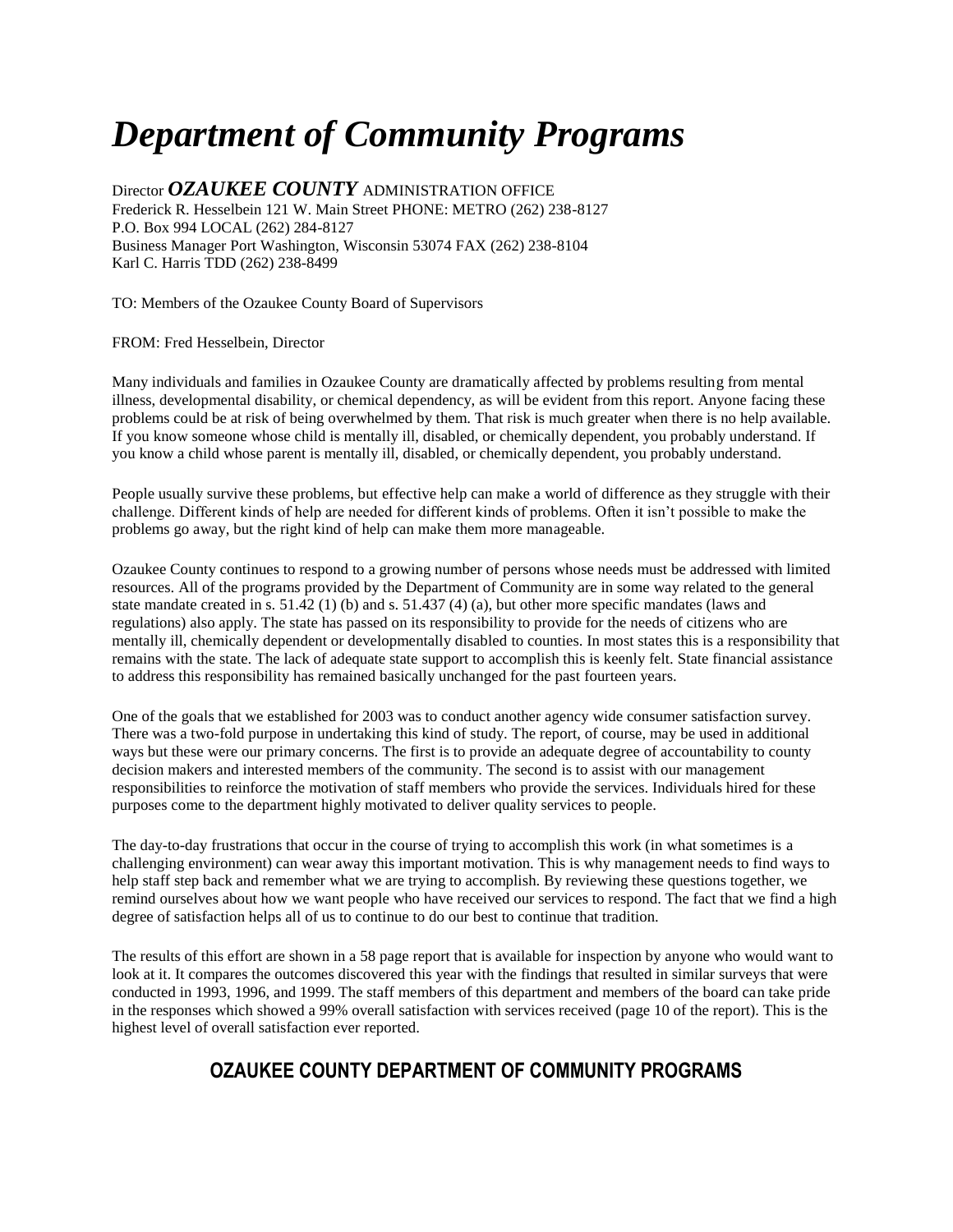## *COMMUNITY PROGRAMS BOARD* (2004)

- Supervisor Kathlyn M. Callen Chairperson 12865 N. Oriole Lane, Mequon
- Supervisor Mark A. Cronce 9309 W. Stanford Ct., Mequon
- Supervisor Kimberly J. McCulloch N79 W5286 Bywater Ln. Cedarburg
- Supervisor Richard C. Nelson 1432 Noridge Tr., Port Washington
- Supervisor Stan T. Kulfan 12139 North Lake Shore Dr., Mequon
- Mary Jo Knauf Vice Chairperson 9830 N. Otto Road, 2W, Mequon
- Arlen G. Egel 10675 Foxcroft Drive, Cedarburg
- Tammie Pergande W70 N715 Monroe Ave., Cedarburg
- Ronald R. Yokes 612 Port Washington Rd., Grafton

## *DEPARTMENT OF COMMUNITY PROGRAMS STAFF*

- Bruce E. Weffenstette, M.D. Psychiatrist, Medical Director\* (Part-Time)
- Frederick R. Hesselbein, MS, LPC Director
- Eileen S. Engl, MS, LCSW Coordinator, Developmental Disabilities
- John H. Pankow, MSW, LPC Case Manager, Developmental Disabilities
- Ellen L. Zonka, BS, LPC Case Manager, Developmental Disabilities
- Howard P. Mulloy, BSW, LPC Case Manager, Developmental Disabilities
- Kathryn M. Schmitz, BS, CSW Case Manager, Developmental Disabilities
- Zoë A. Gerrard, MSW, CAPSW Case Manager, Developmental Disabilities
- Joan Kojis, Ph.D., CCS-I Coordinator, Mental Health & Substance Abuse
- Nancy R. Latton, MSSW, LCSW Supervisor, Outpatient Services
- Margaret M.. Fenno, MSW, APSW Clinical Social Worker
- Sandra L. Jacques, MSW, LCSW Clinical Social Worker
- Paul D. Grady, MSW, LCSW Clinical Social Worker
- David W. Merrifield, MSSW, LCSW Clinical Social Worker
- Glenn A. Zipperer, MS, CADC III, LCSW Clinical Social Worker
- Barbara C. Arcuri, CADC III Substance Abuse Counselor
- Lynette Bauer, CADC III Substance Abuse Counselor
- Michael D. Vann, CADC III Substance Abuse Counselor
- Dawn Zak, BSW, CADC III Substance Abuse Counselor
- Michael A. Lappen, MS CSP Clinical Coordinator
- Laurelle A. Rathke, MS, CAPSW Community Support Professional
- Nicole C. Prohuska, MSW, CAPSW Community Support Professional
- Richard A. Schloegel, BSW, CSW Community Support Professional
- Renee M. Keranen, MSW Community Support Professional
- Lynn R. Hollmann, RN,C, BSN Psychiatric Registered Nurse
- James P. Hurth, M.D. Psychiatrist\* (Part-Time)
- Eleazar S. San Agustin, M.D. Psychiatrist\* (Part-Time)
- Michael W. Tetkoski, Ph.D. Psychologist\* (Part-Time)
- Karl C. Harris, BBA Business Manager
- Denise M. Plutowski Secretary Counseling Center
- Debra A. Plier Secretary Administration & DD Program
- Penny Mentzel Medical Billing Clerk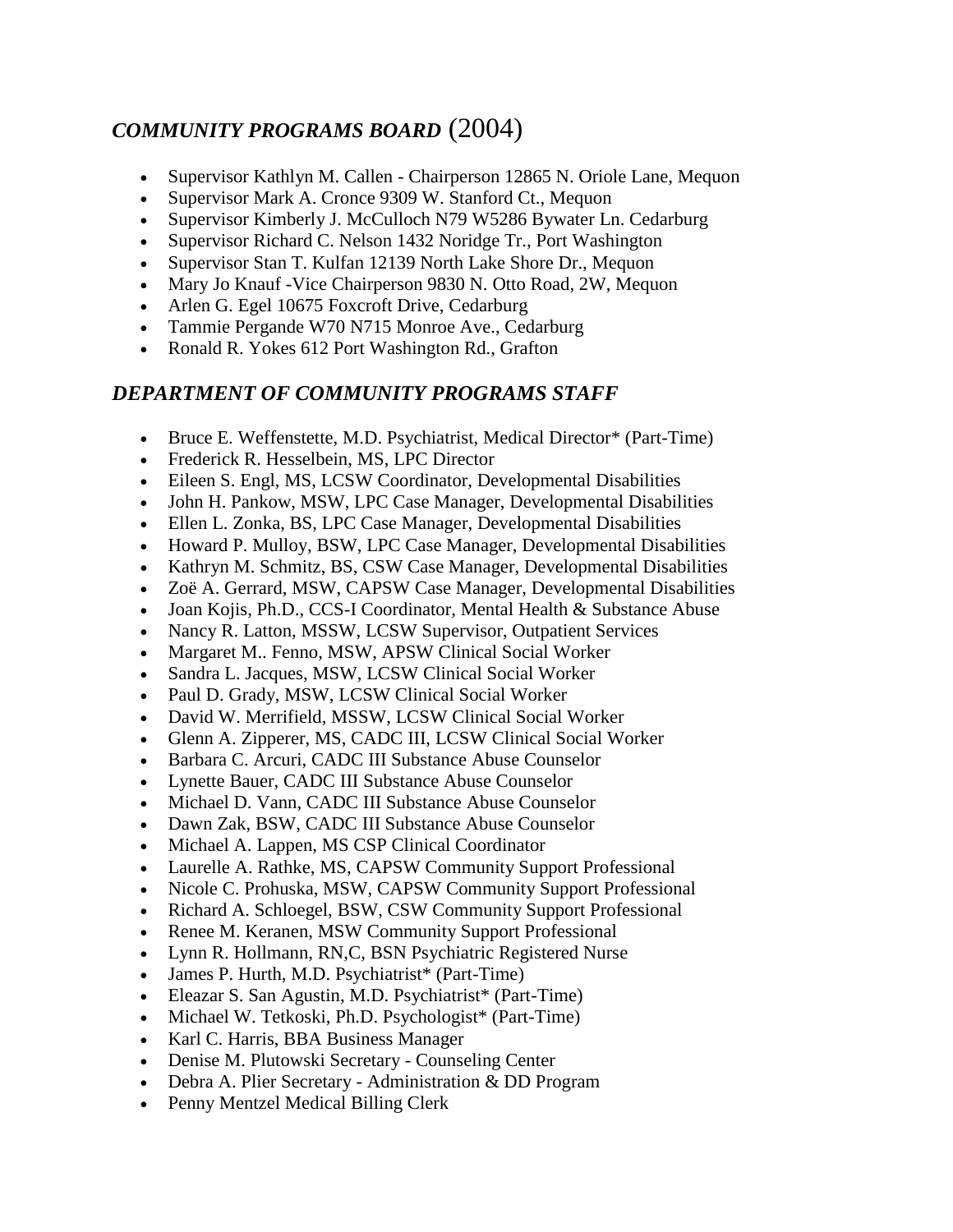- Debbie Thursten Office Assistant -Counseling Center
- Kathleen Paulsen Office Assistant-Counseling Center (Part-Time)

(\*) Indicates that services are purchased through a contract.

## **2003 HIGHLIGHTS OF MENTAL HEALTH SERVICES**

2003 was reflective of the down turn of the economy. Loss of jobs and subsequent loss of health insurance resulted in more requests for mental health services. In order to meet the need and be sure that there was never a significant waiting list, the staff of the Counseling Center continued to utilize groups, as well as individual sessions to maximize the number of persons that we can serve. The mental health and chemical dependency staffs work together to provide **Alternatives to Violence** group and the **Sex Offenders** treatment group**.** In addition, we provided groups for special populations for example, groups in the jail, groups for women, a group for adolescents, as well as groups for coping with particular diagnoses or problems. The predominant presenting problem remains feelings of depression and/or anxiety, and thoughts of suicide. This was followed by marriage and family problems, social and interpersonal problems, difficulties coping with daily life and being involved with the criminal justice systems either as a victim or a defendant.

We continued to provide programming to the **Ozaukee County Jail.** Our staff is available, both during business hours, and on call, to respond to the need for mental health assessments even on an emergency basis. We also provide regular hours at the jail to do assessment and treatment for inmates, individually and in-group settings. This includes both mental health and drug and alcohol treatment.

Our staff also continued to provide **critical incident stress debriefings** for first responders (law enforcement officers, fire fighters, and EMTs). This service was provided in conjunction with **St. Mary's Hospital-Ozaukee.** Since it's inception in 1990, the **Critical Incident Stress Management Group** has been providing debriefing services to Ozaukee and Washington Counties as well as occasionally helping out in other counties.

Our staff continued to provide a variety of services to the County at large. We participated in initiatives to prevent domestic violence. We periodically do **suicide prevention** training in the schools and with newly hired staff. We are part of the **Ozaukee CARE Committee (school liaisons)**, we do quarterly training of **COPE hotline** volunteers, consult with the staff at **Advocates** (domestic violence shelter) and many other efforts to address mental health/chemical dependency concerns that affect the quality of life in our County.

For over 30 years we have been a resource to the University of Wisconsin- Milwaukee graduate school in social work. In 2003 we had two 2nd year students from the School of social work complete their field placement at our agency and we also hired a former student to fill a vacancy. Two of our clinical social workers share the responsibility of supervising, evaluating and grading the student interns.

This year we were fortunate to have the assistance of a graduate student who completed a customer satisfaction survey for the entire department. The results were excellent with clients indicating a high degree of satisfaction (99.5%) with the services received at the counseling center and the majority of clients (89% much better) indicating they had accomplished their treatment goals through the counseling received here.

### **COUNSELING CENTER**

|                | 1995 | 1996 | 1997 | 1998 | 1999 | 2000 | 2001 | 2002 | 2003 |
|----------------|------|------|------|------|------|------|------|------|------|
| <b>CLIENTS</b> | 394  | 447  | 471  | 513  | 525  | 436  | 501  | 562  | 667  |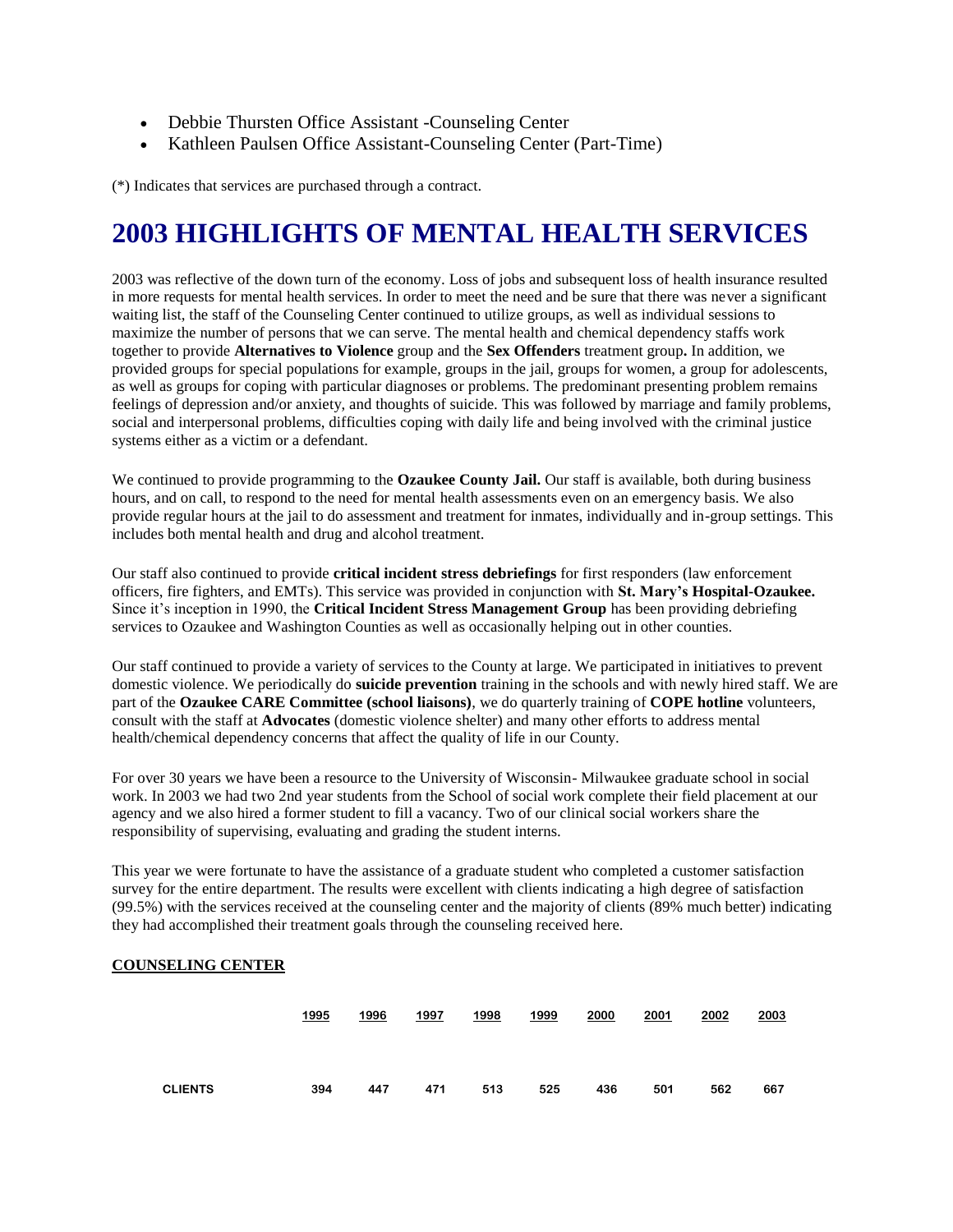| <b>HOURS</b>                                         |  | 3,725 4,767 4,192 4,380 4,671 3,850 4,038 4,013 3,535 |  |  |      |     |
|------------------------------------------------------|--|-------------------------------------------------------|--|--|------|-----|
| AV.HOURS/CLIENT  7.45  10.6  8.9  9.3  8.9  8.8  8.1 |  |                                                       |  |  | 7.14 | 5.3 |

**Prevention/Education Services**: The most frequently requested topics include suicide prevention, self-mutilation, critical incident stress management, domestic violence and sexual abuse prevention. Each year more of our staff become involved in a variety of community involvements and public presentations. We also have been instrumental in bringing other speakers in to do training for our staff. For example we hosted a presentation on deescalating potentially violent situations for school personnel, social services, department of aging staff and jail nurses..

**Protective Services**: The Department of Social Services has primary responsibility for SS Chapter 55 Adult Protective Services. However, our department provides case management services for those persons with a history of mental illness or chemical dependency. In 2003, we monitored 9 individuals who were under protective placement at various locations. The case management hours involved in this service

Can be as high as 15-20 for each client.

| <b>Protective Services</b> | 1995 | 1996 | 1997 | 1998 | 1999 | 2000     | 2001 | 2002 | 2003 |
|----------------------------|------|------|------|------|------|----------|------|------|------|
|                            |      |      |      |      |      |          |      |      |      |
| <b>NO. OF CLIENTS</b>      | 9    | 8    | 9    | 10   | 9    | <b>7</b> | 9    | 10   | 9    |

**Crisis Intervention Services/Non-Billable Contacts/Jail Services/Case Management Services**: Many of the services provided by our staff are not readily "billable" services. The clinical staff participates in an on-call system so that we have someone available to the County 24 hours/day, seven days a week. We utilize a beeper and cellular telephone to provide rapid access in the event of a crisis. In addition, staff is available to handle any walk-in or telephone crises that may occur during the workweek. Many of the persons who come into the system "in crisis" do not end up becoming a Counseling Center client, but are referred to appropriate other systems for follow up. In 2003 we documented **667** contacts, **445** by telephone and **222** in person responding to immediate crises or requests for information.

Staff also provides regular and "crisis" related consultations to many different departments and agencies throughout the county. These include the courts, law enforcement agencies, the Ozaukee County Jail, The Department of Social Services, The Office of Aging, Public Health, the Department of Veteran's Affairs, the Department of Probation and Parole, schools, social service agencies, private sector employers, Fire Departments, Rescue Squads, Department of Vocational Rehabilitation, service clubs, hospitals and other professionals. Some of these consultations are handled by a brief telephone call, and others may involve many hours in a school or community addressing the aftermath of a tragedy.

It becomes quite labor-intensive to document every hour provided by every staff member in this area of vital service. For example, each involuntary hospitalization that does not go to court takes about two to three hours of staff time. For each one that goes to court and is not committed, it involves about  $4 - 6$  hours of staff time. For those that eventually get committed, it takes about six to ten staff hours each. However, we have tried to monitor certain service areas to assess the extent of our staff involvement, time-wise. We feel this is the direct result of dealing with increasingly complex and difficult persons who have a variety of very serious problems going on at the same time.

Because of the increasingly complex and difficult situations persons find themselves in and the increasing costs of addressing these problems, we have fairly regular **Utilization Review Committee Meetings.** These meetings usually involve our Medical Director, Director, Program Coordinator, Outpatient Supervisor, CSP Coordinator, and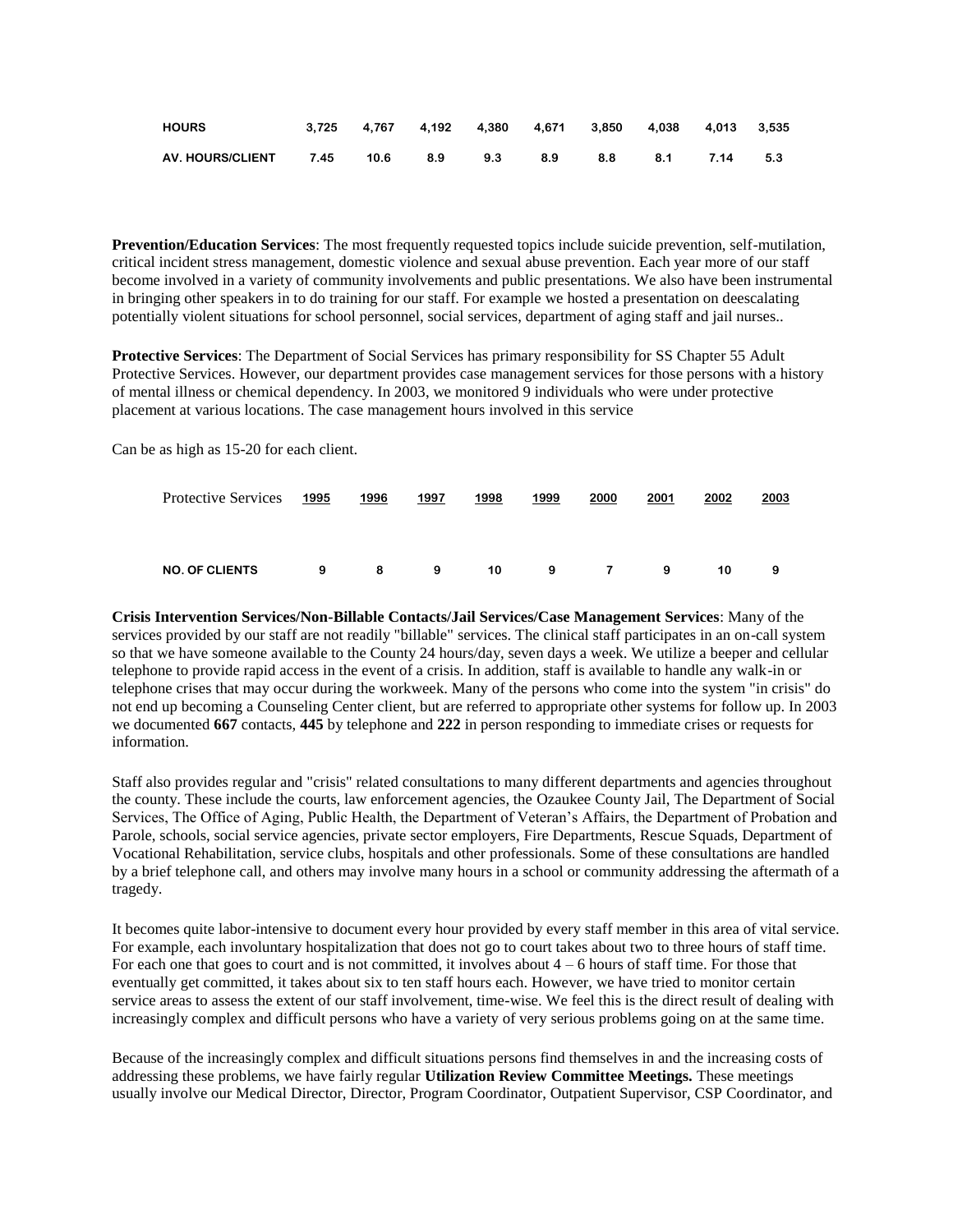case managers. The meetings usually take place during the noon hour in order to find a time when all of these persons can actually meet. Utilization review meetings are required when high cost alternative care (inpatient, residential treatment) is potentially required to address the most effective treatment that is also cost-effective.

**Voluntary Hospitalizations**: Short-term voluntary hospitalizations occur when a person is exhibiting serious mental health problems and exhibiting some degree of potential dangerousness to self or others. They are willing to obtain help for these problems. Typically, the person is significantly depressed, psychotic and/or suicidal. The need for inpatient care is based on an assessment to determine the least restrictive treatment needed to insure safety for the individual and those around him/her. In 2003 we saw a decrease in the number of voluntary hospitalizations, and a decrease in the average number of days per client. This is due to close case management that allowed us to utilize less expensive and restrictive settings sooner. Most of the voluntary hospitalizations for adults took place at **St. Mary's Hospital-Ozaukee**. **Aurora Behavioral Health** and **Rogers Memorial Hospital** are used for adolescent admissions and when Saint Mary's is full.

|                        | 1995 | 1996 | 1997 | 1998 | 1999 | 2000 | 2001 | 2002 | 2003 |
|------------------------|------|------|------|------|------|------|------|------|------|
|                        |      |      |      |      |      |      |      |      |      |
|                        |      |      |      |      |      |      |      |      |      |
| <b>NO. OF CLIENTS</b>  | 23   | 25   | 33   | 40   | 36   | 35   | 31   | 21   | 29   |
| <b>NO. OF DAYS</b>     | 135  | 160  | 292  | 409  | 292  | 272  | 198  | 83   | 87   |
| <b>AV. DAYS/CLIENT</b> | 5.9  | 6.4  | 8.9  | 10   | 8.1  | 7.8  | 6.4  | 4    | 3    |

**Long-term Inpatient Care:** Long-term inpatient care occurs when certain individuals with very severe mental illnesses do not respond to short-term acute inpatient care and need to be hospitalized for much longer periods of time. Typically, these individuals do not respond well to the usual psychotropic medications. They are frequently dually disabled - that is, they have both a mental illness and a chemical dependency. These persons are typically committed to the Board and require extensive inpatient care. In 2003 we had to place 6 such individuals at the **Winnebago Mental Health Institute** and 3 at **Mendota Mental Health Institute**. These placements are not done lightly (each day costs over \$500.00) and frequently involve weighing not only what is best for the individual, but also what is "safest" for both the individual and the community. On occasion we will place an individual at one of the specialty units at **Winnebago** because they have had numerous unsuccessful hospitalizations locally. This year we also began to utilize Trempealeau County Health Care Center. This has been successful and also more costeffective. We placed one client there.

|                        | 1995 | 1996 | 1997 | 1998 | 1999 | 2000  | 2001 | 2002  | 2003  |
|------------------------|------|------|------|------|------|-------|------|-------|-------|
|                        |      |      |      |      |      |       |      |       |       |
| <b>NO. OF CLIENTS</b>  | 0    | 9    | 6    | 5    | 7    | 8     | 9    | 7     | 10    |
| <b>NO. OF DAYS</b>     | 0    | 565  | 357  | 644  | 590  | 1,056 | 960  | 1,141 | 1,013 |
| <b>AV. DAYS/CLIENT</b> | 0    | 63   | 60   | 129  | 84   | 132   | 107  | 163   | 101   |

**Involuntary Hospitalizations**: An involuntary hospitalization occurs when an individual is exhibiting threatening behavior (to self or others) as a result of a serious mental illness, drug dependency and/or a developmental disability. Law enforcement officers can do these hospitalizations at any time. A petition to the court by three adults can also initiate them. A medical director of a psychiatric inpatient facility may also initiate a hold on a voluntary patient who wishes to leave and that departure would present a danger. In 2003 we had a record number of detentions. We also were able to average the lowest number of days per client thanks to prompt and efficient case management from our staff.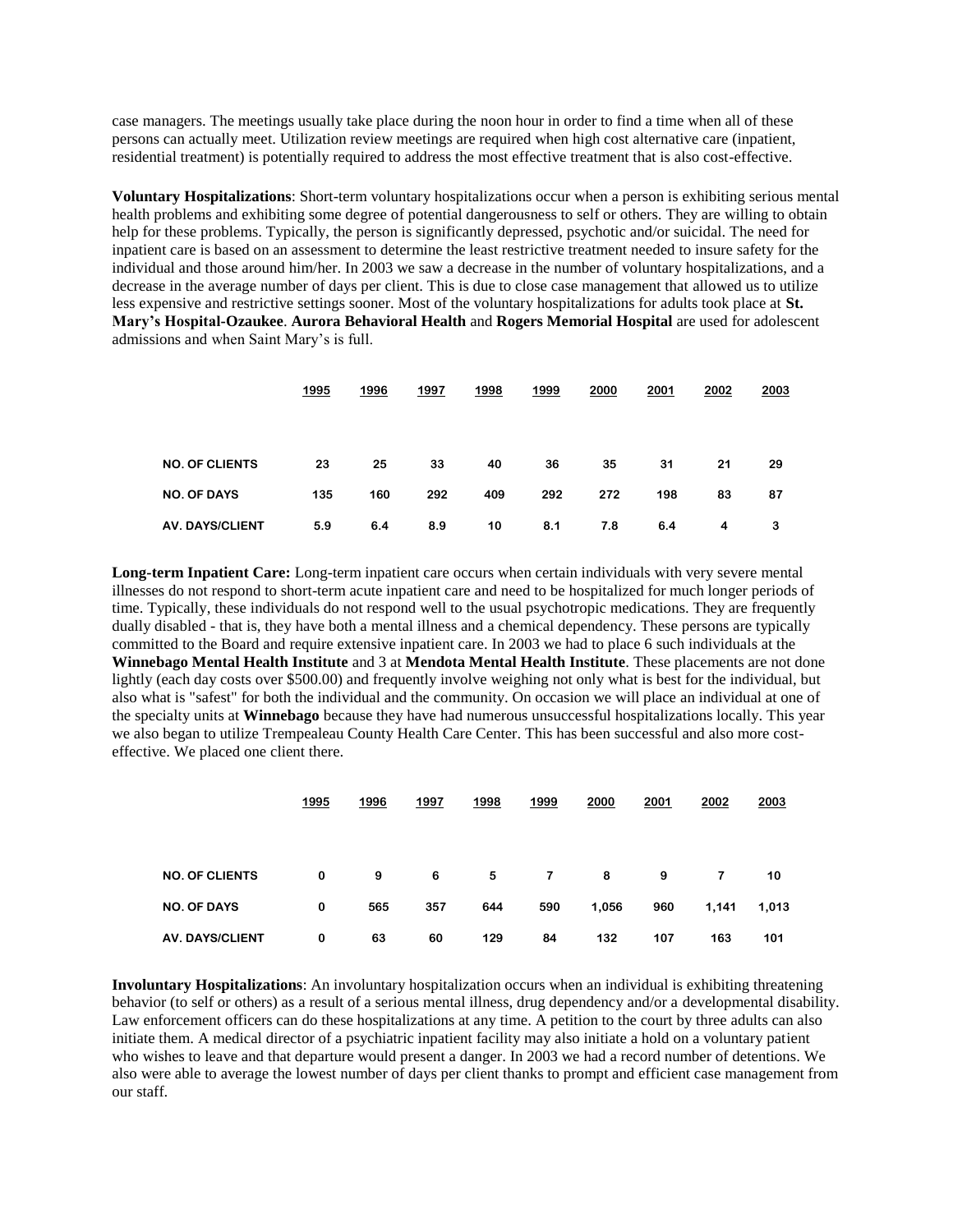|                        | 1995 | 1996 | 1997  | 1998 | 1999  | 2000 | 2001  | 2002 | 2003 |
|------------------------|------|------|-------|------|-------|------|-------|------|------|
|                        |      |      |       |      |       |      |       |      |      |
|                        |      |      |       |      |       |      |       |      |      |
| <b>NO. OF CLIENTS</b>  | 179  | 195  | 231   | 171  | 219   | 189  | 211   | 163  | 233  |
| <b>NO. OF DAYS</b>     | 705  | 902  | 1,208 | 857  | 1,196 | 895  | 1,115 | 729  | 658  |
| <b>AV. DAYS/CLIENT</b> | 5.1  | 4.6  | 5.2   | 5.0  | 5.5   | 4.7  | 5.3   | 4.4  | 2.8  |

Facilities used for involuntary hospitalizations include **St. Mary's Hospital - Ozaukee**,

Aurora Behavioral Health and Rogers Memorial Hospital.

COMMUNITY BASED RESIDENTIAL FACILITIES

Ozaukee County residents with more severe and chronic mental health problems, requiring continued treatment in the community, were referred to: **Productive Living Systems (Whitewater), Deerpath Estates (Necedah), Barnett House (Milwaukee), Barry House (Milwaukee**), **Transitional Living Services, (Milwaukee),** and **Day Break (Horicon).** 

These services are invaluable to our program in that they provide care for individuals who would otherwise require a great deal more of inpatient care at a much higher cost. Residential care allows clients to transition back to the community in a controlled supervised setting.

| <b>CBRFs</b>           | 1995  | 1996  | 1997  | 1998  | 1999  | 2000  | 2001  | 2002  | 2003  |
|------------------------|-------|-------|-------|-------|-------|-------|-------|-------|-------|
| <b>NO. OF CLIENTS</b>  | 14    | 12    | 12    | 14    | 17    | 21    | 25    | 27    | 14    |
| <b>NO. OF DAYS</b>     | 2,318 | 2,469 | 2,766 | 3,175 | 3,838 | 6,033 | 6,238 | 7.090 | 5,110 |
| <b>AV. DAYS/CLIENT</b> | 249   | 166   | 206   | 231   | 226   | 287   | 250   | 262   | 365   |

### **EMPLOYMENT SERVICES**

**Portal Industries, Inc**. (Grafton), can provide sheltered workshop services (and transportation), recreation/leisure activities (and transportation) and supported employment services to mentally ill clients.

|                                       | 1995  | 1996  | 1997  | 1998   | 1999   | 2000         | 2001  | 2002  | 2003  |
|---------------------------------------|-------|-------|-------|--------|--------|--------------|-------|-------|-------|
| <b>SHELTERED</b><br><b>EMPLOYMENT</b> |       |       |       |        |        |              |       |       |       |
| <b>NO. OF CLIENTS</b>                 | 17    | 16    | 19    | 18     | 18     | 17           | 14    | 12    | 11    |
| <b>HRS. OF SERVICE</b>                | 9.469 | 8,632 | 9,121 | 11,638 | 11,855 | 9,915        | 7,274 | 6.599 | 6,053 |
| <b>AV. HOURS/CLIENT</b>               | 557   | 540   | 480   | 647    | 659    | 583          | 520   | 550   | 550   |
|                                       | 1995  | 1996  | 1997  | 1998   | 1999   | 2000<br>2001 | 2002  |       | 2003  |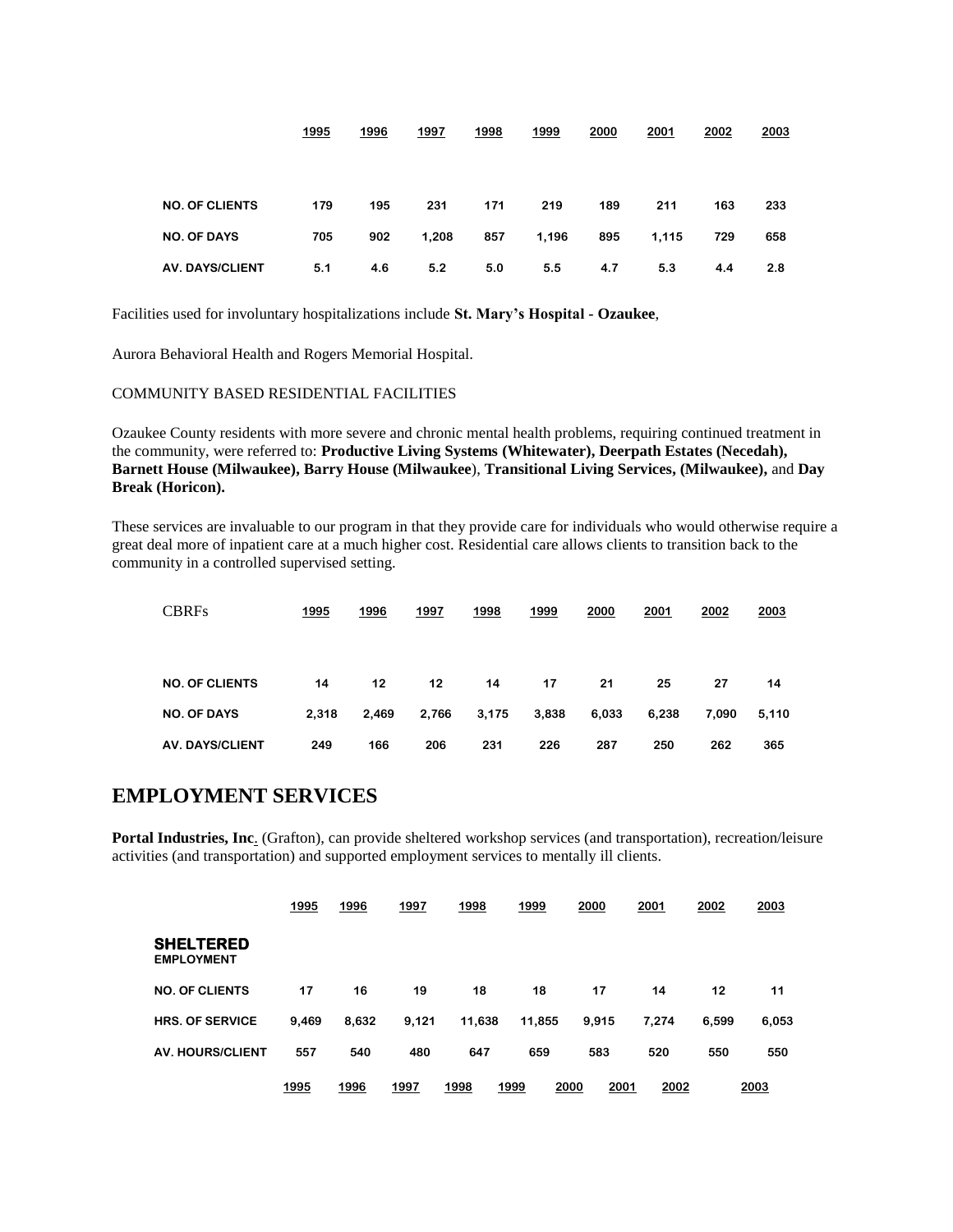| <b>SUPPORTED</b><br><b>EMPLOYMENT</b> |     |     |     |     |     |     |     |     |     |
|---------------------------------------|-----|-----|-----|-----|-----|-----|-----|-----|-----|
| <b>NO. OF CLIENTS</b>                 | 3   | 4   | 6   | 6   | 6   | 6   | 5   | 5   | 5   |
| <b>HRS. OF SERVICE</b>                | 654 | 720 | 674 | 770 | 669 | 722 | 526 | 595 | 599 |
| AV.<br><b>HOURS/CLIENT</b>            | 218 | 180 | 112 | 128 | 117 | 120 | 105 | 119 | 119 |

## **HOTLINE SERVICES**

**COPE Services**, as it has for many years, continued to provide around the clock hotline services to county residents. A published, 24 hour hotline is a requirement of our certification. It is also a very important part of the "safety net" for citizens of the county who are experiencing emotional difficulties and/or mental illnesses, as well as chemical dependency problems. While information and referral is part of the service provided by **COPE,** the majority of calls are related to mental health issues. We will never know how many persons have avoided attempts at suicide or other more serious consequences, were it not for being able to "vent", early in their crisis, to a trained listener. The Department provides training and backup to the many volunteers (over 60 teens and adults) who make this service available to the County.

|                        | 1995  | 1996   | 1997  | 1998   | 1999   | 2000   | 2001   | 2002   | 2003   |
|------------------------|-------|--------|-------|--------|--------|--------|--------|--------|--------|
|                        |       |        |       |        |        |        |        |        |        |
| <b>NUMBER OF CALLS</b> | 8,332 | 10.034 | 9,581 | 11.121 | 10.865 | 10.443 | 10.280 | 10.887 | 14.369 |
| <b>MONTHLY AVERAGE</b> | 694   | 836    | 798   | 927    | 905    | 870    | 857    | 907    | 1.197  |

**Joan Kojis, Ph.D.**

#### **Mental Health/AODA Coordinator**

## **2003 COMMUNITY SUPPORT PROGRAM HIGHLIGHTS**

Chapter HSS 63 of the Wisconsin Administrative Code states that a Community Support Program (CSP) must provide treatment, rehabilitation, and support services for individuals who suffer a long-term, severe and persistent mental illness, and live in the community. The objectives of CSP treatment interventions are to help these persons function with a better quality of life and to prevent, or at least to reduce placements in more costly and restrictive settings. The CSP relies on a coordinated case management system to provide a broad spectrum of services and clinical interventions. A distinguishing feature of CSP services is that the majority of these services, including therapy and symptom management, occur in the community where the person lives. Because many psychiatrically impaired persons resist treatment, our interventions are characterized by an assertive approach. To enable CSP staff to provide the needed level of services, and because of the frequent contacts required by this population, the Administrative Code has set specific maximum staff to client ratios.

In the year 2003, the Ozaukee County CSP served a total of fifty-nine persons. There were ten new admissions to the program and five discharges. With help, recovery can occur in terms of clients gaining control over the symptoms, which have prevented them from leading more normal lives. The recovery model we follow helps many clients to focus on their personal strengths versus the limitations imposed by their illness. Clients, over time, can learn to manage their illness independently. In some cases this means that the client no longer needs CSP. Prior to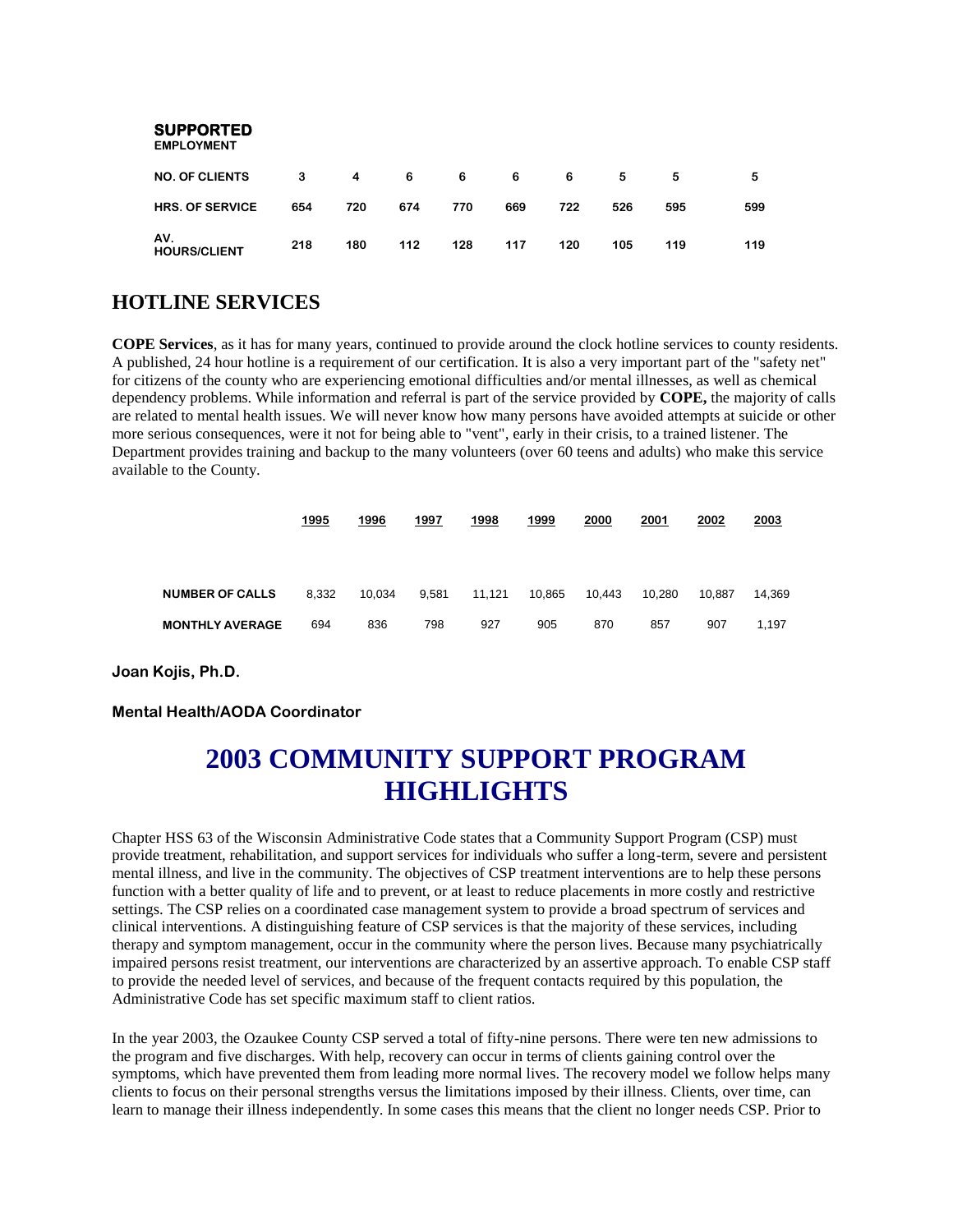discharge, we focus our efforts toward helping the person to develop the skills and community resources they need to be independent of the intensive level of CSP services.

The CSP works closely with the Criminal Justice System. Historically, persons with mental illness have often become involved with the legal system when they are not adequately treated. Should someone from CSP be in jail, the CSP staff, including the medical director, provides psychiatric services in the jail setting. Additionally, CSP works closely with State Probation and Parole agents, combining our clinical expertise with that agency's ability to require some level of cooperation with treatment. Ultimately, this cooperation often results in effective intervention and keeps our clients out of the legal system. This cooperation also provides for maximizing safety for the community and the individual, and maximizes treatment resource effectiveness.

Sixteen persons were referred to the CSP during 2003. A detailed screening process was conducted on each referral by the CSP clinical coordinator. If the person was more appropriate for other community services, a referral was made to that service. Several CSP referrals were found to be appropriate for admission but were receiving or able to receive adequate and appropriate services elsewhere. These alternatives included mental health outpatient services, AODA outpatient services, inpatient care, and long-term intensive residential care. There are times when an individual referred to CSP rejects treatment from our program because it is defined as being for the long-term severely mentally ill, even though that may be what they need. When this happens, the CSP Clinical Coordinator stays in contact with the person and/or their family to continue to offer support, provide education about how to deal with the illness and its symptoms, and to hopefully engage the individual so they do become open to involvement with the program. Often this familiarity leads the client to accepting treatment in a time of crisis and quickens recovery time. This proactive work limits hospital stays and minimizes treatment costs.

CSP clients who are stable on medications and are able to manage their symptoms are encouraged to find suitable structure for their day. Referrals to programming are facilitated by CSP staff. Of the fifty-nine persons served by CSP in 2003, five were involved at Portal Industries. Eighteen clients were competitively employed working parttime in the private sector, one full time. Types of jobs held included custodial, food service, retail, and medical technician. Six of our clients raise children under eighteen years of age, three as a single parent. Three of the parents share custody with a divorced partner, and three are full-time homemakers.

Complicating factors such as severe physical illnesses and drug and alcohol abuse result in treatment challenges and highly specialized needs. CSP staff work to address co-morbid issues with support from the Department of Community Programs' medical director, registered nurse, AODA and Mental Health staff. We also work with our clients' physicians in the community and other specialists as referred. Currently, 20% of our client population experience serious medical issues.

Six CSP clients were hospitalized for psychiatric reasons in 2003 for a total of 94 hospital days in eleven separate admissions. Two of these admissions were primarily due to AODA issues, and included detoxification. Most of the other hospitalizations were relatively short and were focused on adjusting a client's medication regimen.

Our drop in center—"The On Center", continues to function in Cedarburg. It is well used by the CSP clients, with midweek lunches and group activities such as the music group, cards, and movie nights being especially well attended. This center provides social and educational opportunities for our folks in a supportive, healthy environment, seven days a week. The center is a vital tool for our program and has been instrumental in keeping several clients with lengthy histories of institutionalization living in the community.

In July 2003, the CSP program ended a long-standing contract with Transitional Living Services that had provided a supported apartment program to our consumers. Given the challenging fiscal environment, we were asked to do our best to continue the vital services we provide at the lowest cost possible. By hiring an additional CSP case manager and creating a budget for emergency housing, transitional housing, and transportation via the County Shared Ride Taxi, the CSP program was able to continue to serve the clients who had utilized the supported apartment program at a dramatic savings to the County. This transition was done without compromising client care and in fact resulted in no hospitalizations or group home placements. Each client now receives services in a private apartment with regular contacts from their CSP case manager. Because we are now providing services directly, there will be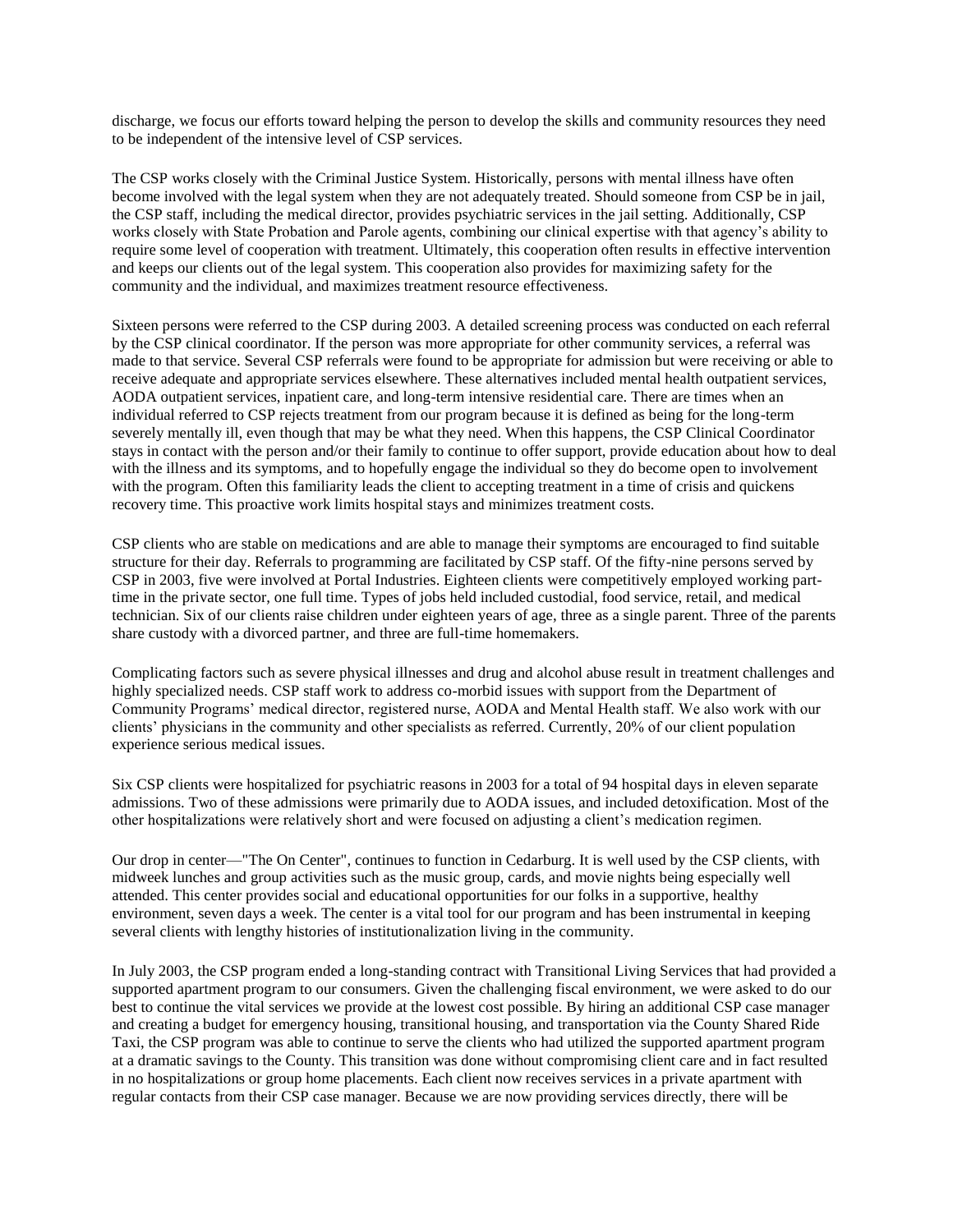additional Medicaid revenue that was unavailable with the previous contracted program. There has been an additional benefit for the consumers who now are able to chose their own apartments and have become more invested in their independence.

Overall, 2003 was a challenging and exciting year for the CSP program. We were able to complete a consumer satisfaction survey in which 72% of our clients participated. The overall results were very positive and elicited specific comments and suggestions which we will consider as we strive to provide quality, client-centered services. Challenges for 2004 include addressing the growing cost of medications and our dependence on sample medication, the shortage of affordable housing in Ozaukee County, and a steady increase in the number of referrals. We look forward to the challenges and feel that we are well prepared for another successful year and beyond.

Michael A. Lappen MS

Community Support Program

Clinical Coordinator

## 2003 HIGHLIGHTS OF CHEMICAL DEPENDENCY SERVICES

As in the Mental Health area, we have seen an increase in the number of more chronic, long term or dually diagnosed (mental health and AODA) clients who require much more "case management" and non-billable type services. The Chemical Dependency staff continued to provide many services to the jail population, both juvenile and adult; they continued to co-lead the **batterers' groups** with the mental health staff and participate in the **standby crisis intervention services.** In addition they have provided various consultations to a number of agencies including the Courts, Probation and **Parole**, Advocates, Department of Social Services, Law Enforcement Agencies, Schools, Colleges and various community groups. In 2003 we documented over **389** contacts either by phone or in person requesting information on treatment for drug and/or alcohol abuse. Along with the mental health staff the AODA staff enjoyed the same high (99.5%) degree of satisfaction with the services they offered.

The **Victim Impact Panel** continued for convicted intoxicated drivers. Our staff collaborating with Washington County Council on Alcohol and Other Drug Abuse spearheaded a task force that led to the creation of the **Ozaukee & Washington County Victim Impact Panel.** A Victim Impact Panel is a scheduled gathering of a pre-selected small group of victims of drunk driving tragedies who relate the story of their losses to a group of OWI offenders. The purpose of the panel is not punitive in nature. It attempts to educate the attending offenders how irresponsible actions of driving under the influence of alcohol (or other drugs) has or may have affected others around them. There were four panels in 2003, two in Port Washington and two in West Bend. In 2001 we had 112 attendees; in 2003 it more than doubled to 234 people attending. Most attendees had 3 or more convictions. Attendance was mandated by the court or by the assessor. Almost all of the offenders, based on feedback sheets were very moved by the presentations: many indicated they had gained some insights from the presentation and that the panel had changed their opinion about drinking and driving. Almost all indicated that they would be more likely to think of the potential consequences of driving and drinking in the future as a result of the presentation.

## **COUNSELING CENTER**

**Outpatient Services**: Our regular staff have been much more active in case management activities and providing non-billable services as noted in the mental health write-up.

#### **COUNSELING CENTER:**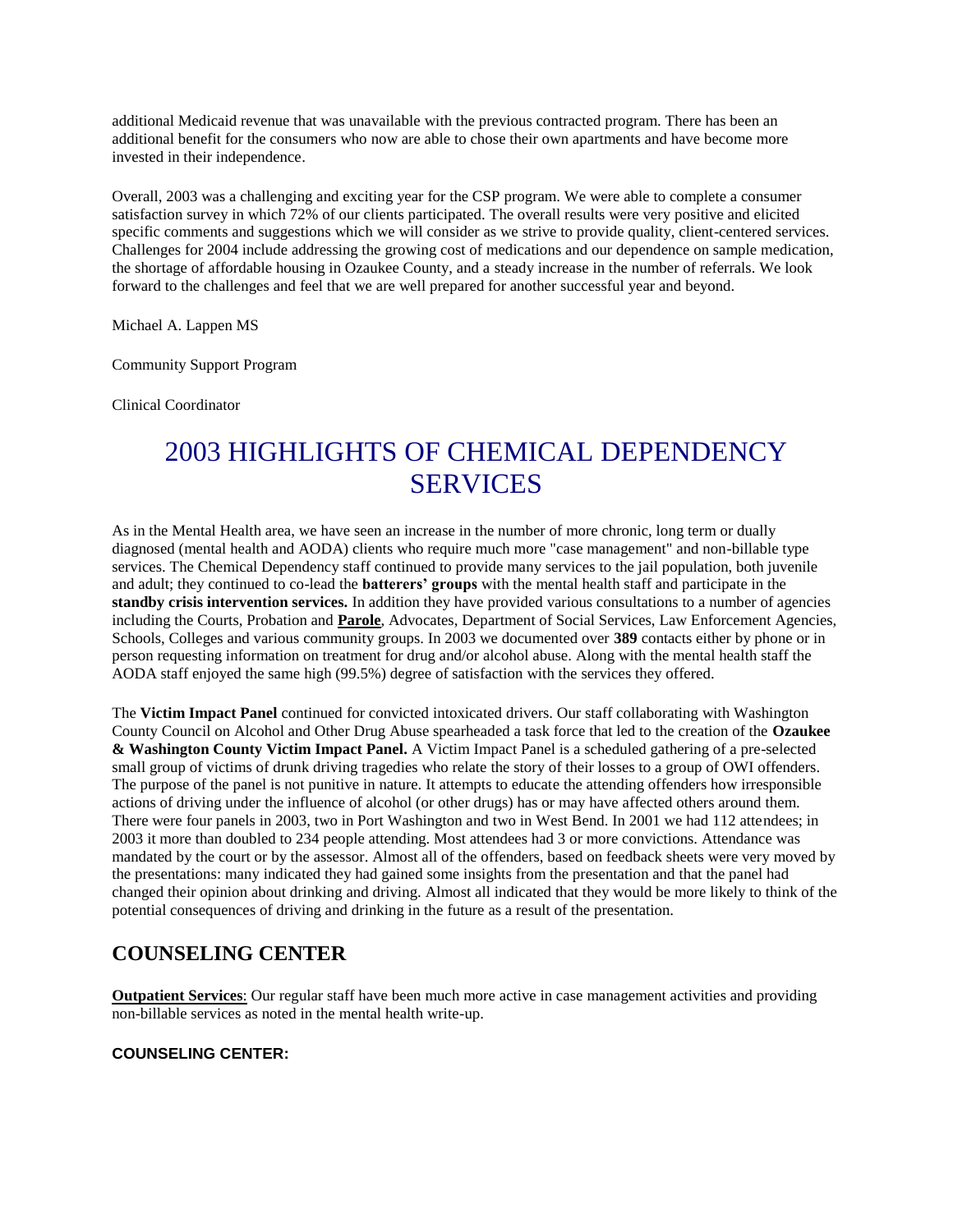|                         | 1995  | 1996  | 1997  | 1998  | 1999  | 2000  | 2001  | 2002  | 2003  |
|-------------------------|-------|-------|-------|-------|-------|-------|-------|-------|-------|
| <b>NO. OF CLIENTS</b>   | 176   | 178   | 121   | 132   | 151   | 120   | 162   | 202   | 185   |
| <b>HOURS OF SERVICE</b> | 2.033 | 1.901 | 1.497 | 1.588 | 1.551 | 1.184 | 1.241 | 2.760 | 3,314 |
| <b>AV. HOURS/CLIENT</b> | 11.6  | 10.7  | 12.4  | 12.0  | 10.3  | 9.9   | 7.6   | 13.0  | 18.0  |

#### **INTENSIVE OUTPATIENT SERVICES (DAY TREATMENT):**

|                         | 1995 | 1996 | 1997 | 1998 | 1999  | 2000  | 2001 | 2002 | 2003 |
|-------------------------|------|------|------|------|-------|-------|------|------|------|
| <b>NO. OF CLIENTS</b>   |      |      |      | 15   | 23    | 36    | 25   | 17   | 28   |
| <b>HOURS OF SERVICE</b> |      |      |      | 732  | 1.055 | 1,621 | 824  | 638  | 998  |
| <b>AV. HOURS/CLIENT</b> |      |      |      | 48.8 | 45.9  | 45.0  | 32.9 | 38   | 36   |

**Intoxicated Driver Program**: 2003 saw a change in the drunk driving laws. The legal level of intoxication changed from .10 to .08 resulting in the highest number of assessments in the past 8 years.

|                                   | 1995 | 1996 | 1997 | 1998 | 1999 | 2000 | 2001 | 2002 | 2003 |
|-----------------------------------|------|------|------|------|------|------|------|------|------|
| NO. OF<br><b>ASSESSMENTS</b>      | 380  | 352  | 328  | 348  | 355  | 338  | 374  | 356  | 401  |
| % REFERRED TO<br><b>TREATMENT</b> | 46%  | 55%  | 51%  | 41%  | 46%  | 41%  | 44%  | 52%  | 41%  |

#### **Underage Drinking Assessments:**

This program assesses youth who are referred by the courts for offenses related to underage drinking. Like the OWI program, these youth are assessed and then referred to either an educational program or treatment. Failure to follow through with the assessment or the recommended program may result in legal consequences for the youth involved. This year we were able to initiate (through working with the school districts and the Council) a uniform way to address the problem of underage drinking in the county. As with other AODA programs we saw a substantial increase in numbers.

|                                    | 1995 | 1996 | 1997 | 1998      | 1999 | 2000 | 2001 | 2002 | 2003 |
|------------------------------------|------|------|------|-----------|------|------|------|------|------|
| # Youth Referred for<br>Assessment |      |      |      | 47        | 53   | 46   | 49   | 29   | 85   |
| Number of Youth<br>Assessed:       |      |      |      | 33        | 42   | 25   | 42   | 22   | 77   |
| % Referred to<br>Treatment:        |      |      |      | <b>NA</b> | 36%  | 58%  | 43%  | 50%  | 41%  |

#### **INPATIENT CARE**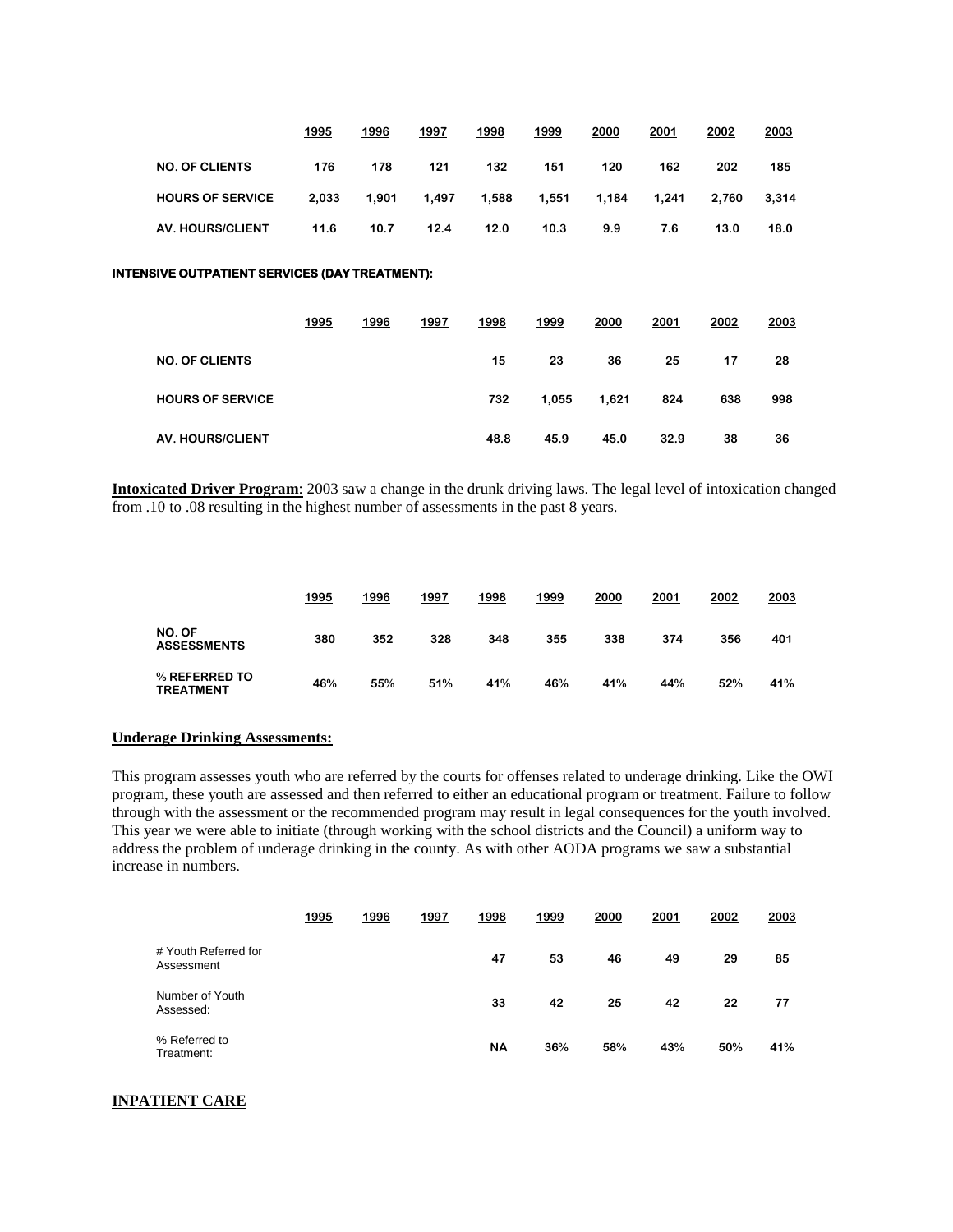In 2003 we saw an increase in the number of persons needing detoxification services. The seriousness of their condition resulted in more days utilized. **St. Mary's Hospital-Ozaukee** provides the detoxification services.

|                        | 1995 | 1996 | 1997         | 1998                    | 1999                    | 2000 | 2001 | 2002           | 2003 |
|------------------------|------|------|--------------|-------------------------|-------------------------|------|------|----------------|------|
| <b>DETOXIFICATION</b>  |      |      |              |                         |                         |      |      |                |      |
| <b>NO. OF CLIENTS</b>  | 43   | 36   | 15           | 30                      | 37                      | 25   | 17   | 29             | 31   |
| <b>NO. OF DAYS</b>     | 122  | 103  | 45           | 92                      | 92                      | 71   | 65   | 88             | 135  |
| <b>AV. DAYS/CLIENT</b> | 2.8  | 2.8  | 3            | 3.1                     | 2.2                     | 2.8  | 3.8  | 3              | 4.3  |
|                        |      |      |              |                         |                         |      |      |                |      |
|                        |      |      |              |                         |                         |      |      |                |      |
|                        | 1995 | 1996 | 1997         | 1998                    | 1999                    | 2000 | 2001 | 2002           | 2003 |
| <b>INPATIENT</b>       |      |      |              |                         |                         |      |      |                |      |
| <b>NO. OF CLIENTS</b>  | 1    | 4    | $\mathbf{2}$ | $\overline{\mathbf{2}}$ | $\overline{\mathbf{2}}$ | 5    | 5    | $\overline{7}$ | 15   |
| <b>NO. OF DAYS</b>     | 13   | 58   | 14           | 28                      | 20                      | 106  | 70   | 79             | 159  |
| <b>AV. DAYS/CLIENT</b> | 13   | 14.5 | 7            | 14                      | 10                      | 21   | 14   | 11.3           | 10.6 |

### **COMMUNITY BASED RESIDENTIAL FACILITIES**

Several facilities are utilized for this transitional living service. They are **Exodus** (Kewaskum), Pinecrest (Elroy and LaCrosse), **Beacon House and Beacon Harbor** (Fond du Lac), **Nova** (Oshkosh), and **Tellurian** (Madison). Halfway houses are considered extremely important in the successful treatment of the chemically dependent person. They provide a much longer treatment period in a community based setting for much less money than traditional inpatient care. Ozaukee County limits halfway house services to intoxicated driver clients (when moneys are available) and court ordered clients and active clients of the Counseling Center. Recently we have been able to expand our outpatient services to include an intensive program that has allowed us to manage many more people on an outpatient basis.

|                        | 1995  | 1996  | 1997  | 1998  | 1999  | 2000  | 2001  | 2002  | 2003  |
|------------------------|-------|-------|-------|-------|-------|-------|-------|-------|-------|
|                        |       |       |       |       |       |       |       |       |       |
|                        |       |       |       |       |       |       |       |       |       |
| <b>NO. OF PERSONS</b>  | 22    | 25    | 22    | 29    | 36    | 28    | 28    | 23    | 19    |
| <b>NO. OF DAYS</b>     | 1,415 | 1.609 | 1,307 | 1,982 | 2,551 | 2,056 | 2,160 | 1.341 | 1,168 |
| <b>AV. DAYS/CLIENT</b> | 64    | 64    | 59.4  | 68.3  | 70.9  | 73.4  | 77.1  | 58    | 61    |

### **PREVENTION/EDUCATION/INTERVENTION SERVICES**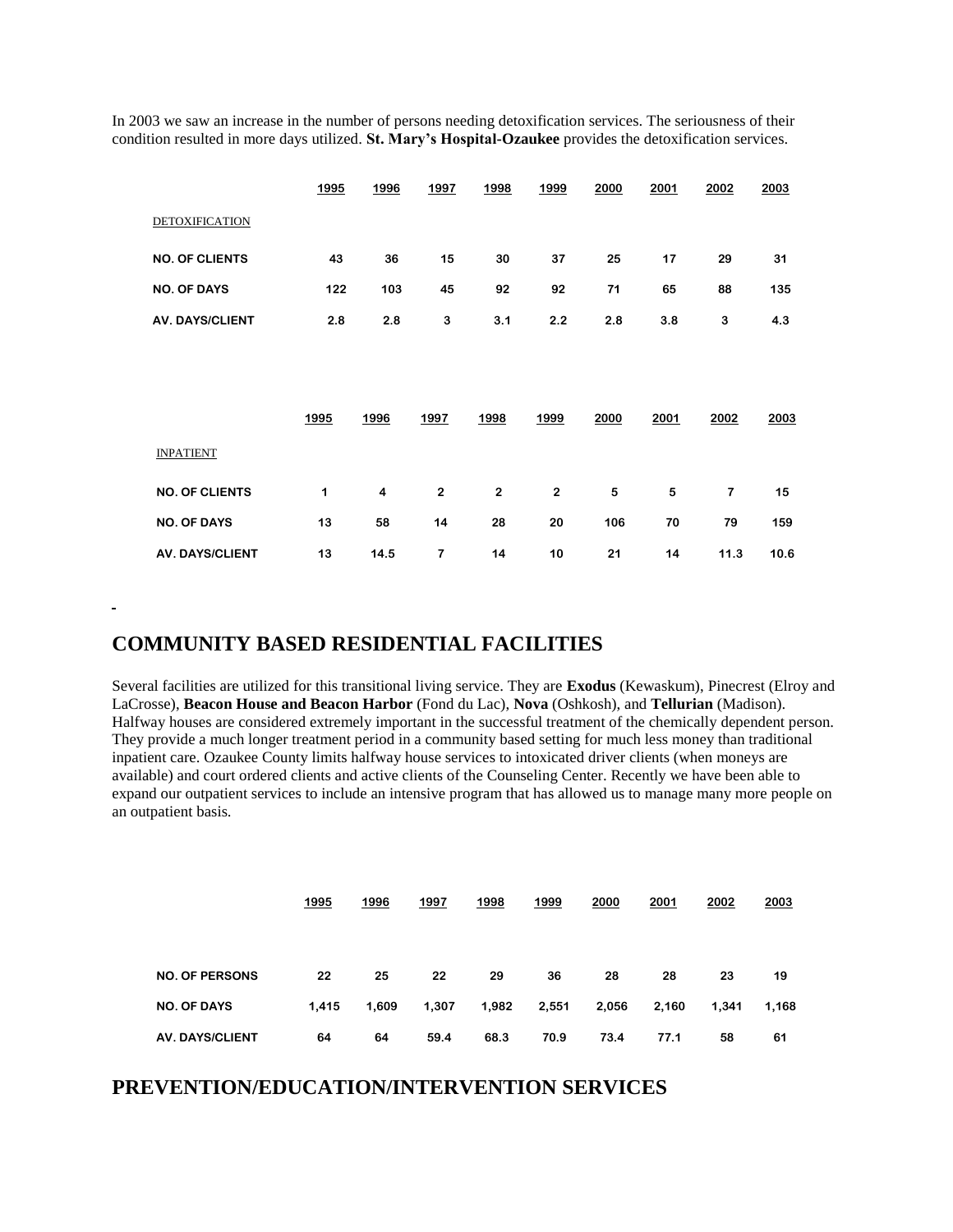The Community Programs Board contracts with the Ozaukee Council, Inc. to provide our prevention, education and intervention services for alcohol, tobacco and other drug abuse. Many of the programs and services provided by the Ozaukee Council are well known in the county and have been recognized on both the state and national levels. The State of Wisconsin's Alliance for a Drug Free Wisconsin recognized the Ozaukee Prevention Consortium, which the Council coordinates, for its "exemplary efforts in fighting alcohol and other drug abuse.

The Ozaukee Council works collaboratively with the others, including school districts, to maximize resources. The Community Programs Board supports this coordination because it recognizes that while schools have a responsibility and an interest in the well being of their students, it is not an exclusive interest. These young people are not just students. They are part of the county and their lives and actions affect other county residents. Many of them will be parents of families who will live in the county. If, as adults, their lives become severely damaged by chemical abuse their treatment costs may have to be paid by the county. Those costs would not be assumed by the school district in which they were educated.

The Ozaukee Council makes these specific programs available in any school district that chooses to participate. Its **Peer Resource Education Program (PREP)** offers a countywide network of high school students who provide positive peer support and activities for students who make a commitment to live an alcohol, tobacco and other drugfree lifestyle. PREP members can volunteer to be trained by the Ozaukee Council as **cross-age educators** or participate in the **PREP-PRIDE** performance team, which visits elementary schools throughout the county. The PRIDE team encourages younger children in an entertaining way to follow their example in choosing to resist peer pressure and remain drug free.

The **Middle School Awareness Plus Program (MAPP)** is aimed at  $6<sup>th</sup>$ ,  $7<sup>th</sup>$ , and  $8<sup>th</sup>$  graders and focuses on gateway drug use prevention/education. In 2003 a total of 3.085 students completed this program. 96% of those returning evaluations reported an increase in skills to stay drug free. The **Systematic Alcohol/tobacco/other drug Intervention Linkage (SAIL)** program serves as an early intervention tool for the interruption of ATOD use by youth. This program began in the high schools, but in recent years, several of the middle schools utilize the program since that is where early and initial use seems to occur. In 2003 622 students were referred to this program.

A community-based program, **Positive Parent Involvement (PPI)** educates, motivates and mobilizes parents in identifying prevention strategies that will promote a healthy drug free lifestyle for their children.

The **Ozaukee Prevention Consortium,** mentioned above, includes representatives of the Department of Community Programs, the Department of Social Services, the Public Health Department, all Ozaukee County school districts, law enforcement agencies, Positive Parent Involvement, clergy, business, the Medical College of Wisconsin and others.

The Ozaukee Council coordinates the **Ozaukee Red Ribbon Campaign**, and the **Healthy Communities – Healthy Youth** Initiative. It also coordinates an annual event called **Family Fun Night**, an alcohol and tobacco-free event for families, which draws about 3,000 children and parents.

The Council publishes a countywide newsletter, called the **O.C.I. County Lines**. During the past year, its staff members have been active in the various Family Preservation and Support efforts in the county, including ongoing work on "developmental assets".

|                                        | 1995  | 1996  | 1997  | 1998  | 1999  | 2000  | 2001  | 2002  | 2003  |
|----------------------------------------|-------|-------|-------|-------|-------|-------|-------|-------|-------|
| <b>INTERVENTION</b><br><b>CONTACTS</b> | 5.613 | 4.830 | 4.284 | 3.477 | 2.457 | 3.339 | 3.215 | 5.354 | 5.294 |
| <b>INFORMATION &amp;</b>               | 1,079 | 1.178 | 1.051 | 1.076 | 652   | 710   | 866   | .456  | .458  |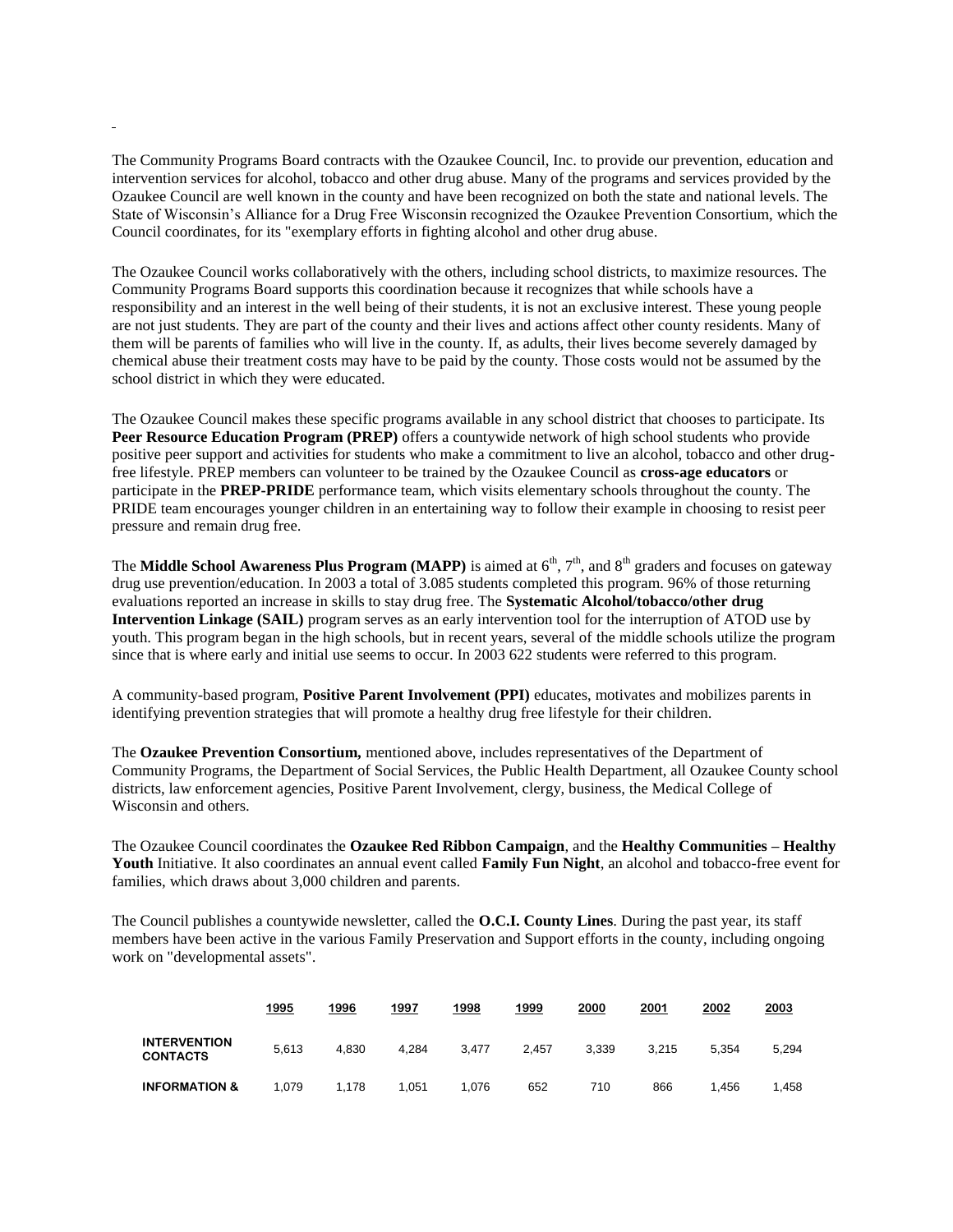**REFERRAL CONTACTS**

#### **PUBLIC INFORMATION &**

**EDUCATION**

210,155 207,156 221,206 209,429 224,615 226,806 231,939 266,414 220,655

**CONTACTS**

"INTERVENTION CONTACTS" includes SAIL program; "PUBLIC INFORMATION/EDUCATION CONTACTS" includes PREP, MAPP, PPI, Red Ribbon Campaign, Other School Programs, Family Fun Night, and Newsletter Outreach.

Joan Kojis, Ph.D., Program Coordinator

Mental Health & Chemical Dependency Services

## **2003 HIGHLIGHTS OF DEVELOPMENTAL DISABILITIES SERVICES**

The lives of people with developmental disabilities are frequently challenged in more than one way. Some may also have emotional disabilities that require psychiatric and/or therapy services from the Counseling Center of this department. Many people with developmental disabilities have significant medical needs and require assistance in accessing resources in the community. The following sections of this report discuss the major services provided or purchased by the Department of Community Programs to assist people with developmental disabilities. Multi-year trends are noted for each of the service areas.

**CASE MANAGEMENT SERVICES**: Case managers from the Department of Community Programs offer assistance to persons with developmental disabilities and their families in planning attainable life goals. The decisions concerning which services eligible persons should receive and for what period of time are made by the developmental disabilities case manager, together with the developmentally disabled person and/or the legal guardian. Case managers provide service coordination and ongoing monitoring of these services. They encourage people with disabilities and family members to be an essential part of the service team. They function as consultants and provide intervention services to families and the agencies from which we purchase services. Case managers are responsible for completing specific program assessments, ensuring ongoing compliance with program regulations to secure funding, developing individualized case plans, creating needed resources, providing reports to the court and providing information and referral services.

During 2003, case management staff completed "Annual Protective Placement Review" reports for the court and continued to monitor 44 people under protective placement at different locations. The Developmental Disabilities staff also did 15 Comprehensive Evaluation Reports for the Court. Ongoing "Representative Payee" reports for the Social Security Administration were regularly completed for 66 people with developmental disabilities. Ozaukee County Department of Community Programs continues to be certified as a Medical Assistance Case Management Provider and must comply with the Federal regulations for those services. During 2003, 6,336 hours of case management services were provided to 538 people through the developmental disabilities program.

This year a total of 150 Consumer Satisfaction Surveys were randomly mailed to families or individuals who receive case management services through the Developmental Disabilities Program. There was a 58.7 % response to this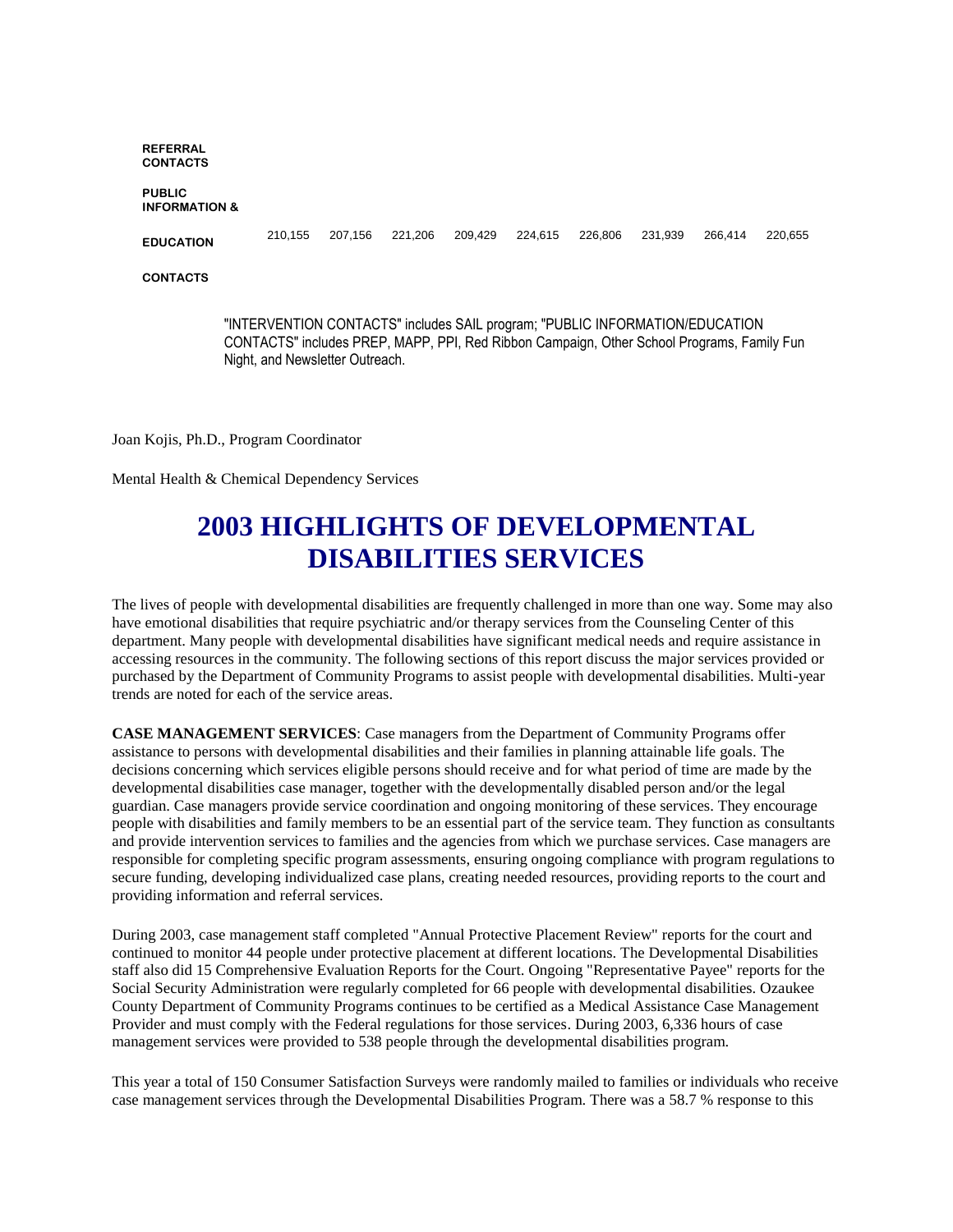request for comments about their satisfaction with their case management services. This represents a higher response rate than we received with the previous survey which was conducted in 1999. Of those, 97 % of the respondents are satisfied with how their case manager is handling their case. This is higher than the findings of the 1999 and the 1996 consumer satisfaction surveys and slightly lower than the finding of the 1993 survey. There were a slightly lower percentage of people from the previous survey that reported satisfaction with their frequency of contact with the case manager. The comments related to this question indicated that people would prefer to have increased contact with their case manager. In addition to this survey, as in previous years, an annual "Consumer Satisfaction Survey" is mailed to all consumers receiving services in the Special Summer Recreation Program, the Birth to Three Program, and the Family Support Program. Completion of these survey are also voluntary. Overall, the survey respondents were very satisfied with the services that they had received. Responses concerning those programs are included in the applicable sections of this report.

**ADULT GROUP HOMES** (CBRF's): The regulations defining a Community Based Residential Facility (CBRF) include only homes with 5 or more unrelated residents. Prior to 1995, these rules included homes for as few as three people. Homes for three or four residents are now licensed as Adult Family Homes. Persons residing in CBRF's need supervision, care and services beyond room and board but not as much, if any, nursing care. No CBRF may operate in Wisconsin without being licensed by the Department of Health and Family Services. A license is evidence that the home complied with the Department's rules for CBRF's, Ch HSS 83, at the time it was issued. In Ozaukee County, two homes were licensed as Community Based Residential Facilities (CBRF's) for people with mental retardation. Each home provides individualized services based upon the person's identified needs. A local provider, Individual Growth Services, Inc. operates these two Port Washington group homes. The Oak Court home has an eight person capacity. The Norport home is designed to provide care for six residents with significant medical care needs. The figures below include nine persons placed in CBRF's outside of Ozaukee County. Those additional homes include Brotoloc Health Care Systems, Bethesda Lutheran Home, Everly House, and Productive Living Systems.

|                         | 1995  | 1996  | 1997  | 1998  | 1999  | 2000  | 2001  | 2002  | 2003  |
|-------------------------|-------|-------|-------|-------|-------|-------|-------|-------|-------|
| <b>NO. OF RESIDENTS</b> | 21    | 24    | 24    | 23    | 27    | 25    | 27    | 24    | 24    |
| <b>NO. OF DAYS</b>      | 7.160 | 6.545 | 7,661 | 7,942 | 7,897 | 8,663 | 9,051 | 7.068 | 8.104 |

**ADULT FAMILY HOMES**: These are family homes in which care and maintenance above the level of room and board is provided to up to four adults with developmental disabilities. The Ozaukee County Department of Community Programs thoroughly screens and certifies the one and two person homes annually. These homes must meet specific standards and comply with State Adult Family Home regulations. Three and four person homes, formerly licensed as CBRF's, are now licensed by the state as Adult Family Homes.

A special needs Adult Family Home, located in Saukville, is operated by Lutheran Social Services of Wisconsin and Upper Michigan, Inc. A second special needs Adult Family Home, located in Port Washington, is operated by Individual Growth Services, Inc. Each of these homes has the capacity to serve 3 adults with severe disabilities. Both of these homes are physically accessible and are staffed to manage individuals with intensive needs and/or challenging behaviors. Individual Growth Services, Inc. also operates a 4 person Adult Family Home located in the town of Port Washington. Balance, Inc. operates three specialized programs serving two individuals in each home. All of the individuals served have intensive needs. Payment for the services provided to the individuals is dependent upon the amount of care and guidance, the significance of challenging behaviors and the degree of supervision needed. Recruitment for a sufficient number of suitable Adult Family Care Homes in Ozaukee County remains difficult. The figures below include persons placed in Adult Family Homes outside of Ozaukee County. These additional homes are Alpha Homes, Inc., Care Homes, Inc., Brotoloc Health Care Systems, Inc., Creative Community Living Systems Inc., Community Living Arrangement, Productive Living Systems, Inc., Lifestyles Inc., Improved Living Services, the Martin Home, the Fliess Home, and the Wirts Home.

|  | 1995 | 1996 | 1997 | 1998 | 1999 | 2000 | 2001 | 2002 | 2003 |
|--|------|------|------|------|------|------|------|------|------|
|--|------|------|------|------|------|------|------|------|------|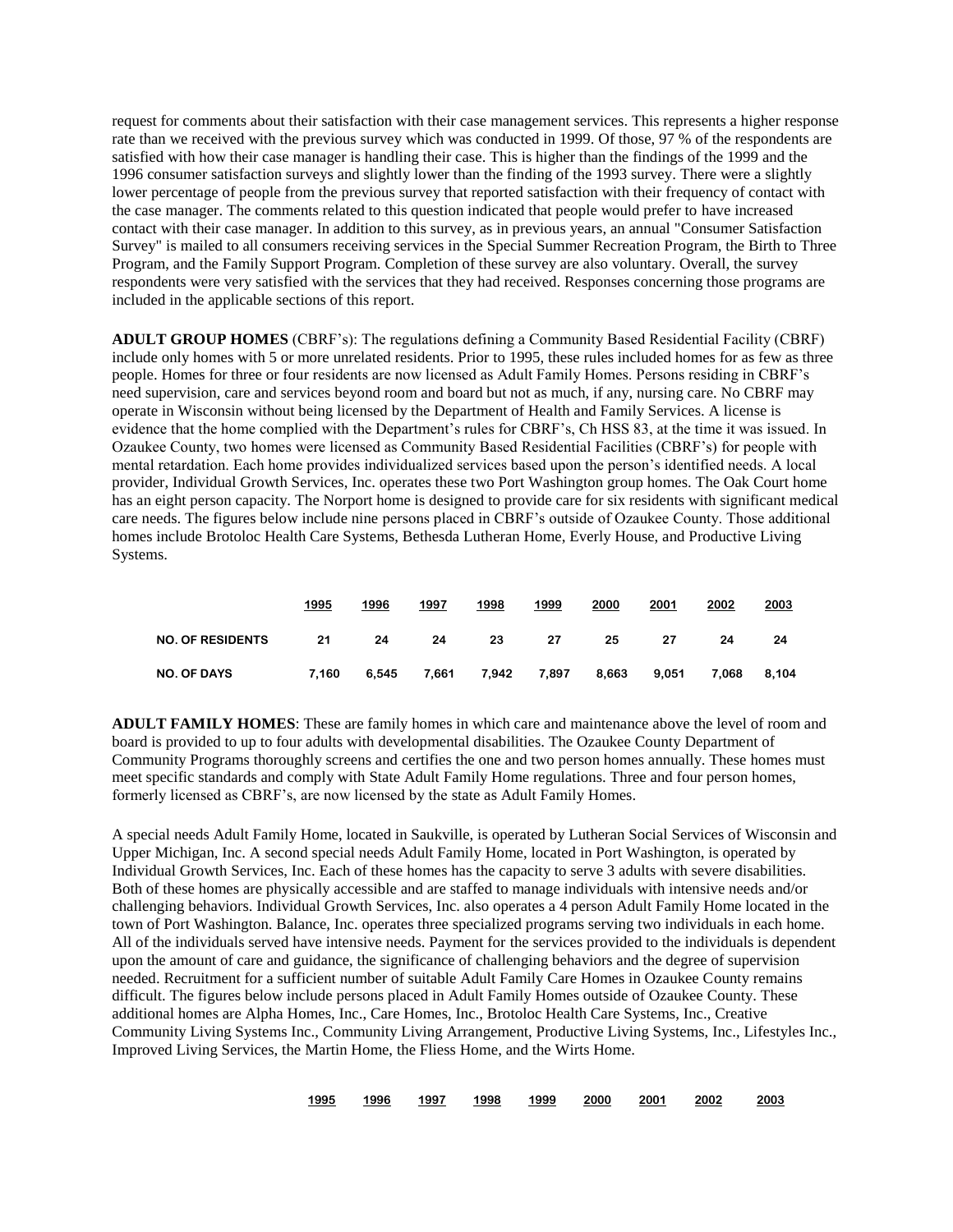| <b>NO. OF RESIDENTS</b> | -22 | -26 | - 27 | - 30 | - 29 | - 29 | - 28 | 36                                                       | -38 |
|-------------------------|-----|-----|------|------|------|------|------|----------------------------------------------------------|-----|
| <b>NO. OF DAYS</b>      |     |     |      |      |      |      |      | 7,054 9,547 8,099 8,698 8,674 9,958 10,516 12,948 12,554 |     |

**ADULT SUPERVISED APARTMENTS** (For persons who require daily assistance): These are settings arranged for and controlled by an agency in which one or two people with developmental disabilities live.

Supervised apartments are provided by Balance, Inc. and Individual Growth Services, Inc., and Improved Living Services.

|                         | 1995 | 1996 | 1997 | 1998 | 1999        | 2000              | 2001 | 2002  | 2003  |
|-------------------------|------|------|------|------|-------------|-------------------|------|-------|-------|
| <b>NO. OF RESIDENTS</b> |      |      |      |      | 2 2 2 3 4 5 |                   | - 5  | 10    | 9     |
| <b>NO. OF DAYS</b>      | 730  | 732  | 730  | 700  |             | 1,312 1,522 2,735 |      | 3.367 | 3,185 |

ADULT SUPPORTED APARTMENTS (For persons who require frequent assistance): These are services delivered for the purpose of supporting persons with developmental disabilities in a community living residence. The amount of staff support service needed varies depending upon the needs of the person(s). However, staff involvement is significantly greater than can be provided through the Adult Supported Living Program. Balance, Inc. provides these services.

|                         | 1995  | 1996  | 1997  | 1998  | 1999  | 2000  | 2001  | 2002  | 2003  |
|-------------------------|-------|-------|-------|-------|-------|-------|-------|-------|-------|
| <b>NO. OF RESIDENTS</b> | 4     | 4     | 4     | 4     | 4     | 5     | 3     |       | 4     |
| <b>NO. OF HOURS</b>     | 1.860 | 2.130 | 2.086 | 2.261 | 2.278 | 2,709 | 1.095 | 1.998 | 2.486 |

**ADULT SUPPORTED LIVING PROGRAM**: Supported living is characterized by settings in which no more than three individuals share a home. The individuals or their guardians, rather than a residential services agency, maintain the lease on the apartment or are the owners of a home and are responsible for it. We purchase these services from Balance, Inc. to provide independent living supports to twenty-eight people with developmental disabilities in order to meet their daily living needs and to insure adequate functioning at home and in the community.

A through assessment is conducted by Balance, Inc. for each person referred to the program. In the assessment, areas of need are identified, recommendations are provided; including the estimated amount of contact required to maintain the person adequately in an apartment or in their own home. The amount of staff contact varies depending upon each individual's need. In some situations, after a period of time, the direct staff support may be able to be reduced. Supportive follow-along services include: assistance with finances, shopping, homemaking, meal planning, laundry, self-care, nutrition, first aid, life safety skills and community awareness.

|                         | 1995  | 1996  | 1997  | 1998  | 1999  | 2000  | 2001  | 2002  | 2003  |
|-------------------------|-------|-------|-------|-------|-------|-------|-------|-------|-------|
| <b>NO. OF RESIDENTS</b> | 19    | 17    | 14    | 19    | 22    | 23    | 29    | 30    | 28    |
| <b>NO. OF HOURS</b>     | 2.610 | 3.038 | 2.827 | 2.295 | 4.587 | 5,177 | 6,509 | 7.249 | 7.117 |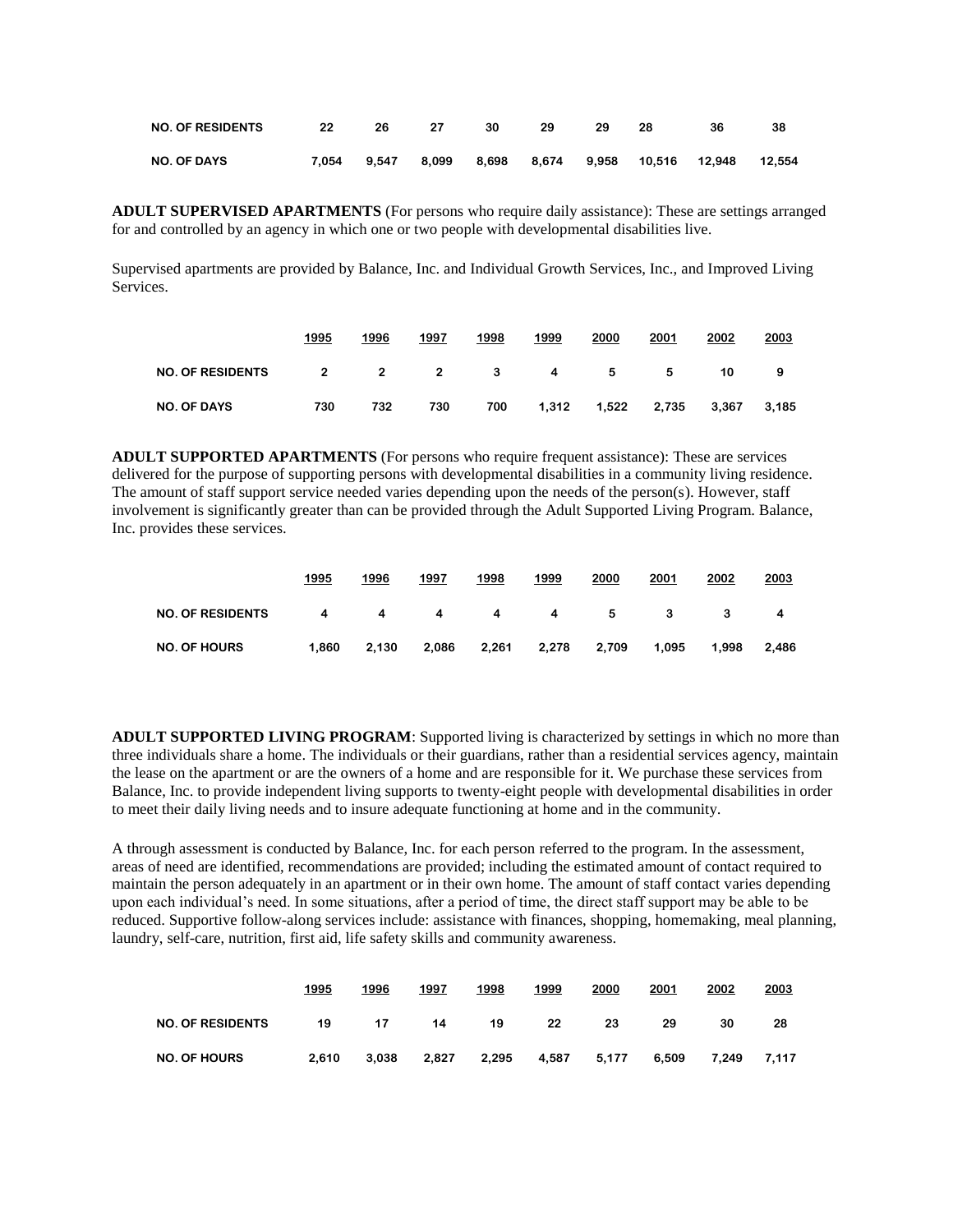**BIRTH TO THREE PROGRAM**: This program provides early intervention services to children under age 3 who have developmental delays or developmental disabilities. In 1993, the Department of Community Programs was designated the central referral point for those in need of services and began administering the program under statemandated guidelines. We purchased Individual Service Coordination from Lutheran Social Services of Wisconsin and Upper Michigan. The Lutheran Social Services Service Coordinator works closely with the families to develop an Individualized Family Services Plan which may include speech, occupational or physical therapy, special instruction, social work services, assistive technology, assistance with transportation and a variety of other services, as needed.

There were 215 children **(unduplicated count)** served by this program in 2003. 132 of these children were new referrals. Some children were served by more than one agency. We were able to collect approximately \$25,000 from the Parental Cost Share System in 2003. It is hoped that the Parental Cost Share will continue to assist the County in meeting the growing fiscal demands of this program.

A major Birth to Three provider discontinued providing Birth to three Services in January. Having the remaining early intervention service providers meet the growing service demands was an on going challenge. Some potential service providers contacted the department about our Birth to Three Program. Hopefully, some of these agencies will decide to provide Birth to Three services in Ozaukee County. The program's philosophy and the manner in which it is administrated, encourages a high amount of parental involvement in the child's developmental experiences. Professional therapists are encouraged to do as much as they can to teach parents how to address their child's developmental needs within the child's daily environment. The reduction in the average number of professional services hours needed for each child, is evidence that this change is having its desired effect.

|                        | 1995  | 1996  | 1997   | 1998  | 1999  | 2000  | 2001  | 2002  | 2003  |
|------------------------|-------|-------|--------|-------|-------|-------|-------|-------|-------|
|                        |       |       |        |       |       |       |       |       |       |
| <b>NO. OF CHILDREN</b> | 70    | 90    | 122    | 110   | 140   | 170   | 190   | 187   | 215   |
| <b>NO. OF HOURS</b>    | 9,116 | 9.484 | 11,701 | 9,763 | 7,021 | 6,814 | 6,829 | 6,775 | 6,003 |

Of the 6,003 hours of services provided, 43 % were for individual speech therapy, 18 % individual occupational therapy, 15 % individual physical therapy, 10 % individual special instruction, 2 % services for visual impairments, and 12 % were for various group therapies. In addition to the hours of service reported above, the program was billed for 2,147 hours of travel time needed to provide the services in the children's natural environment, as required.

In January, the state completed a formal in-depth Program Review of the Ozaukee County's Birth to Three Program. State Representatives spent several days meeting with county staff, service providers, families, and the Advisory Committee. This committee is made up of parents, professionals, service providers and members of the Community Programs staff. In preparation for the Program Review, state written Consumer Satisfaction Surveys were mailed to families who had taken part in the Birth to Three Program. These surveys were returned to the state office of the Department of Health and Family Services and a summary of the responses was tabulated. Completion of this survey was voluntary. There was a fair, response rate, 47%. As in previous years, overall, respondents reported a high degree of satisfaction with the program. The following are representative of the responses received.

#### Proposed Statements Satisfaction Rate

a.) I understood how the Birth to Three Program could help us. 92%

b.) Our Individualized Family Services Plan is based upon my family's ideas

about what is important. 90%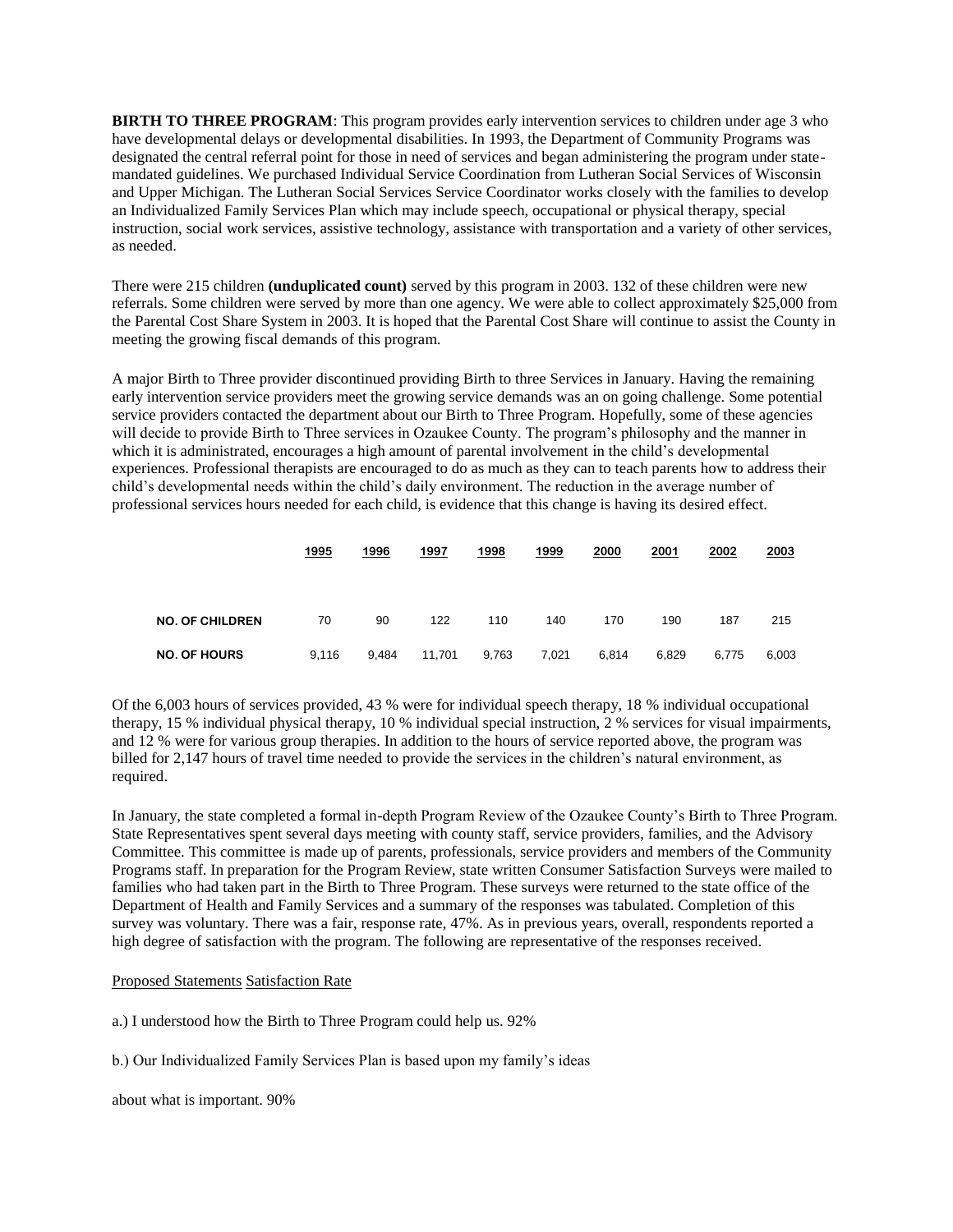c.) Program staff treat my child and family with respect and courtesy. 100%

- c.) I am satisfied with the quality of my childs services. 98%
- d.) My child has made progress toward meeting the outcomes or goals on the

Indivualized Family Services Plan. 94%

e.) The Birth to Three Program has helped my family learn ways to help our child at home. 95%

**RESPITE CARE SERVICES**: Families of children with severe disabilities frequently experience a significant amount of stress in living with and/or providing care to their disabled family member. Sometimes this stress can impair a family's ability to keep things in balance and can break it apart. In a crisis situation, families may seek an alternative living arrangement outside of the family home for the person with a developmental disability. When the natural family is no longer able to provide care, the person with the disability often requires a very costly alternate care arrangement.

It is the goal of our community system of services to preserve a healthy relationship between the person with disability and the natural family. When a family knows there are supportive service programs available to share some of the responsibility for care of the disabled family member, it becomes less likely that the family will enter an unbearable crisis situation. The family will be less afraid to commit to the long-term care responsibility for the child with disabilities if help is available. Respite care services allow the primary care giver to take a break from their care giving and allow a qualified and caring person to provide care for the child. Respite care also provides the person with a disability the experience to meet and spend quality time with someone other than his or her primary care giver. For the second year, United Cerebral Palsy coordinated the Ozaukee County Respite Care Program. The number of families who were able to use this service more than doubled from the previous provider and far more hours of services were provided for the same dollar amount. Families continued to verbally report a high degree of satisfaction with this program. In the majority of instances, the family was able to recruit their own Respite care providers. Respite Care services can be provided either in the family home or in the home of the worker.

|                       | 1995  | 1996  | 1997  | 1998  | 1999  | 2000  | 2001  | 2002  | 2003  |
|-----------------------|-------|-------|-------|-------|-------|-------|-------|-------|-------|
| <b>NO. OF PERSONS</b> | 19    | 25    | 31    | 23    | 23    | 23    | 25    | 60    |       |
| <b>NO. OF HOURS</b>   | 2.047 | 3,251 | 2,908 | 1,366 | 1,429 | 1,861 | 1,003 | 4,338 | 5,254 |

**FAMILY SUPPORT PROGRAM:** This is a state funded program to assist families with a severely disabled child, 21 years of age or younger. It allows families to obtain the help they need to enhance their ability to care for their disabled child at home. The program assists families in defining their needs and coordinating their resources. It is intended to reduce some of the stresses these families experience. The program provided limited funding to purchase specific categories of authorized services and/or goods the family needs but cannot obtain through other sources. The Family Support Program is based upon the belief that parents of children with severe disabilities are in the best position to know their own needs and those of their child. Families in crisis situations are given priority. Many children continue on the program year after year.

In 2003, we only served a few new children from the waiting list. We did serve 2 families in crisis situations. The Family Support Program Advisory Committee, made up of many parents, school personnel and community service providers continued to meet regularly in 2003. Again, the Advisory Committee oversaw and provided direction to the program and assisted in the development of the Annual Family Support Program Implementation Plan as required by the State. In 2003, 52 families were eligible for Family Support Program services. However, due to funding limitations, only 29 of those families were actually served. As in previous years a waiting list for Family Support Program services continued throughout the year. At the end of December, 19 families were on this waiting list.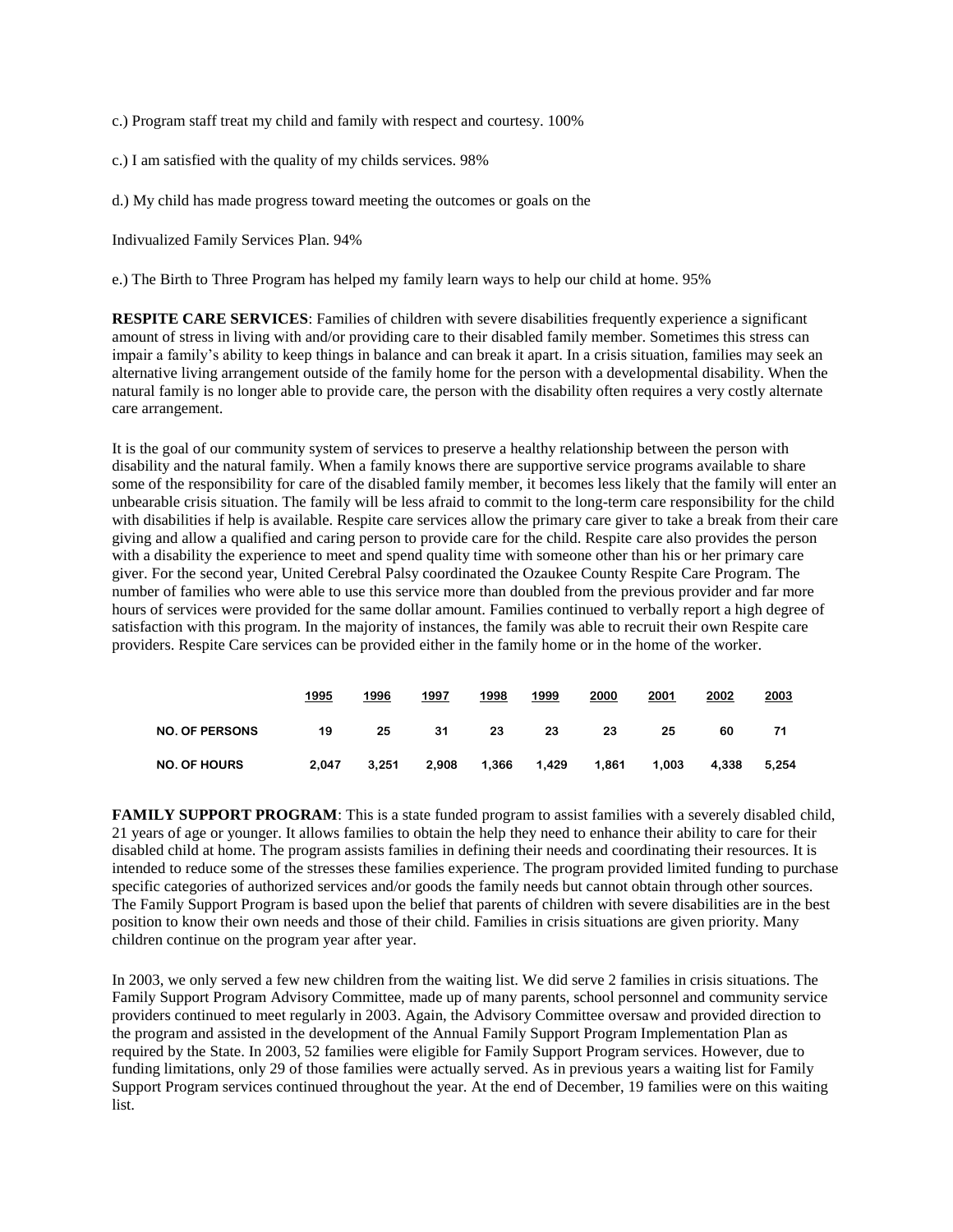|                          | 1995 | 1996 | 1997 | 1998 | 1999 | 2000 | 2001 | 2002 | 2003 |
|--------------------------|------|------|------|------|------|------|------|------|------|
| <b>FAMILY SUPPORT</b>    |      |      |      |      |      |      |      |      |      |
| <b>NO. OF RECIPIENTS</b> | 29   | 27   | 26   | 28   | 27   | 26   | 27   | 32   | 29   |

**SUPPORTED EMPLOYMENT SERVICES**: Many people with developmental disabilities are successfully employed in competitive community jobs. Others require long-term supports and the assistance of an Employment Specialist to develop a job specifically for them and provide on-site job coaching services. In this program, people with disabilities are integrated into jobs with non-disabled persons. Through the Supported Employment Program, supports are provided to the person to maintain his or her job. Participants are both clients of the Division of Vocational Rehabilitation and the Department of Community Programs. The Division of Vocational Rehabilitation provides funding for up to 18 months and thereafter the person is transitioned to the Department of Community Programs for long term support funding. Candidates for the Supported Employment Program must display work motivation, have a realistic job goal and a pre-established plan for transportation to the workplace. The Supported Employment Program continues to grow at a steady pace. The Supported Employment Program has developed new employment positions for Ozaukee County residents with developmental disabilities in the following areas: production worker, grocery store bagger, nursing home activity aide, maintenance and cleaning, donations attendant, retail stocker and clerk, mailing assembler, factory worker, and dishwasher. Many of the persons receiving Supported Employment services would otherwise be receiving facility-based day programming services.

The figures below report the number of people transitioned to the Department of Community Programs for long term support funding and the number of total job coaching hours provided to them. It is apparent that this is a program that over the years has been well received by more and more disabled persons. At the end of December 2003, 18 people with developmental disabilities were funded by the Division of Vocational Rehabilitation for Supported Employment Services. Three Ozaukee county residents placed in homes located in other counties are also receiving Supported Employment Program services but are not included in the figures below.

|                                       | 1995  | 1996  | 1997  | 1998   | 1999   | 2000   | 2001   | 2002   | 2003   |
|---------------------------------------|-------|-------|-------|--------|--------|--------|--------|--------|--------|
| <b>NO. OF PERSONS</b>                 | 25    | 30    | 34    | 38     | 39     | 47     | 50     | 54     | 54     |
| <b>NO. OF SERVICE</b><br><b>HOURS</b> | 5.464 | 5.547 | 9.947 | 11.669 | 11.774 | 12.073 | 13.113 | 14.785 | 15.688 |

**WORK RELATED SERVICES**: We purchase work related services from a number of Rehabilitation facilities. Our largest contract is with Portal Industries, Inc. Typically, Work Services Programs provide a structured work setting where each individual challenged by a substantial disability can develop vocational skills, perform meaningful work and earn a wage. The services can provide a long-term work opportunity or it can assist persons in building and strengthening work skills and behaviors to prepare them for supported employment or placement into a community work setting. In 2003, individuals served through Portal Industries completed a variety of sub-contracted jobs. The types of work included, but not limited to, were assorted bagging jobs; such as large sheets of non-woven polyester sheets, multiple pieces of hardware, cedar blocks and cedar hang ups. Assembly of tape dispensers, medical kits, display boards, safety tags, brake pads, shoe racks and various flag kits were also completed. Bagging and packing of electrical wire connectors provided on-going and consistent work opportunities; as well as breaking off die cast runners for the automotive industry. Reupholstering panels, folding electrical insulators, cutting conductor cables, and folding large banners were also performed. Some of the work the participants completed utilized a heat sealer, shrink wrap machine, electric drill, electric scale and stapling machine. Overall, participants in the Work Services Program accomplished a total of 52 different sub-contracted jobs.

Throughout this past year, participants were very busy and productive on the jobs indicated above. In 2003, participants spent an overall of 10% of their time involved in non-work related activities (down time). There was more down time during the first 6 months of the year. During this period of down time, a variety of opportunities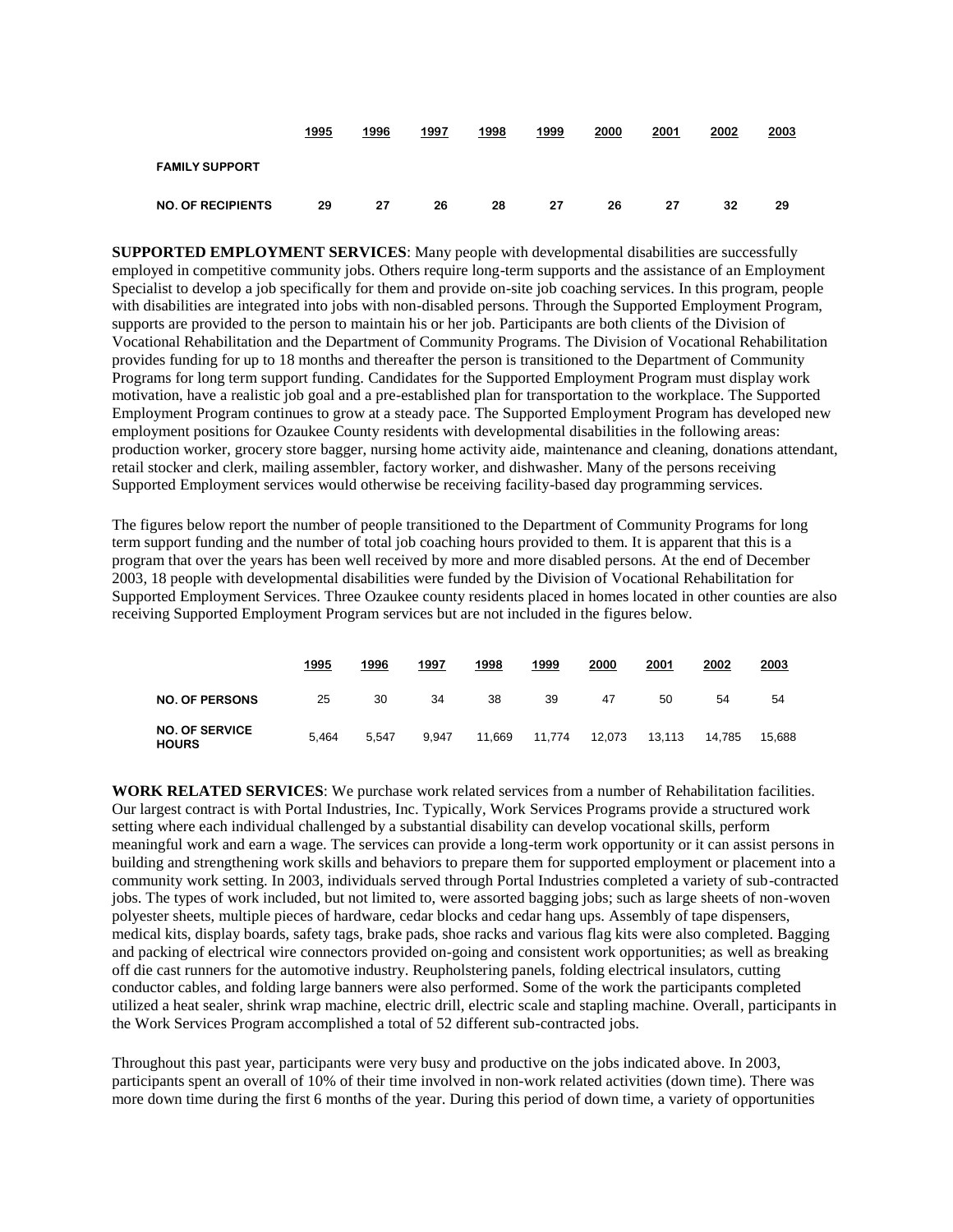were provided which addressed social skills, vocational skills, healthy living, and community involvement. The following activities were offered: safety in the work place, nutrition and exercise, current events, open computer lab, anger management and relaxation. Participants were also involved in their community going bowling, touring the fire department, other local community service organizations and various businesses. They also visited the art museum, libraries and participated in sports activities using the gymnasium at area Grafton Schools. The number listed below also includes work related services purchased from ten agencies located outside of Ozaukee County.

|                          | 1995   | 1996   | 1997   | 1998   | 1999   | 2000   | 2001    | 2002   | 2003    |
|--------------------------|--------|--------|--------|--------|--------|--------|---------|--------|---------|
| NO. OF<br><b>PERSONS</b> | 88     | 95     | 85     | 82     | 81     | 82     | 89      | 87     | 108     |
| <b>NO. OF HOURS</b>      | 83,356 | 80.532 | 87.421 | 91,056 | 89,494 | 94.869 | 101.650 | 98.893 | 105.217 |

**ADULT DAY SERVICES**: Some adults with developmental disabilities do not have their needs met in a sheltered work or a work activity day program. These individuals need a high level of assistance and structure throughout their day. Adult Day Services programs provide a significantly higher staff to client ratio. Programming is designed to enrich the lives of participants through community involvement and supported participation in a wide variety of activities. Activities focus on assisting individuals in further developing skills in areas of leisure time, daily living, self-help, relationship building and community integration. Activities are directed toward the attainment of individualized goals. Locally, we have two Adult Day Services providers; Portal Industries, Inc. and Balance, Inc. Both follow a community based Person Centered programming model.

At Portal Industries' Adult Day Services focuses on individualized, person centered activities that will provide the opportunity for growth and increased independence for each individual served in this program. The composition of these activities, therefore varies from person to person, as personal needs determine which activities will be most beneficial. For 2003, the participants in the Portal Industries' Adult Day Services program averaged 46% of their time in community- based activities including recreation, volunteer opportunities, community integration, and the development of living and social skills. Individuals participated in weekly music therapy at the Wisconsin Conservatory of Music, along with many diversified recreational activities. Those activities include hiking at local parks, rollerskating, visiting museums and the zoo, exercise and swimming at the Feith YMCA, touring the Shalom Nature Center, and a boat tour of the Horicon Marsh. Adult Day Services participants have taken part in volunteer opportunities that include delivering Meals-on-Wheels in Grafton and West Bend, visiting residents at LaSata Nursing Home, folding bulletins for a local church, cooking projects at Ozaukee Family Services and delivering informational brochures for COPE Services. Adult Day Services also assisted the Volunteer Center with a donation project, and a participant volunteers at Family Sharing each week. Community integration experiences provide the chance for our neighborhood to become acquainted with fellow citizens. Individuals involved with Adult Day Services at Portal Industries also collected and delivered donations to a local food bank, attended local theater productions, and visited areas schools. During service hours at Portal a number of Adult Day Services participants regularly worked on subcontracted jobs within Portal Industries. A variety of structured classes are held each week that encompass such topics as nutrition and healthy eating, relaxation, sign language and exercise. Staff time is also spent working with the participants on in-house cooking projects and seasonal craft projects.

Balance, Inc. operates an Adult Day Services program that they call PACE. In 2003, PACE participants spent an average of 75% of their time involved in community based activities. General program areas of the Pace program included: skill building, daily living skills training, personal care, community recreation, community volunteering and physical conditioning. Individuals at Pace participated in YMCA activities several times each week. Examples of the YMCA activities include swimming, aerobics, weight conditioning and various sporting activities. Participants frequently take walks through the community and visit local and state parks. In addition to these community outings, in 2003, PACE participants participated in several volunteer work activities such as animal care at the Humane Society, assisting at a Day Care, and assisting Advocates of Ozaukee County with community donations. Participants also maintained a weekly newspaper route, cleaned at libraries, shredded paper for various human services organizations, assisted with church, and Red Cross mailings and provided volunteer assistance with the Meals-on-Wheels program. As part of the Pace program, individuals also participated in Music and Occupational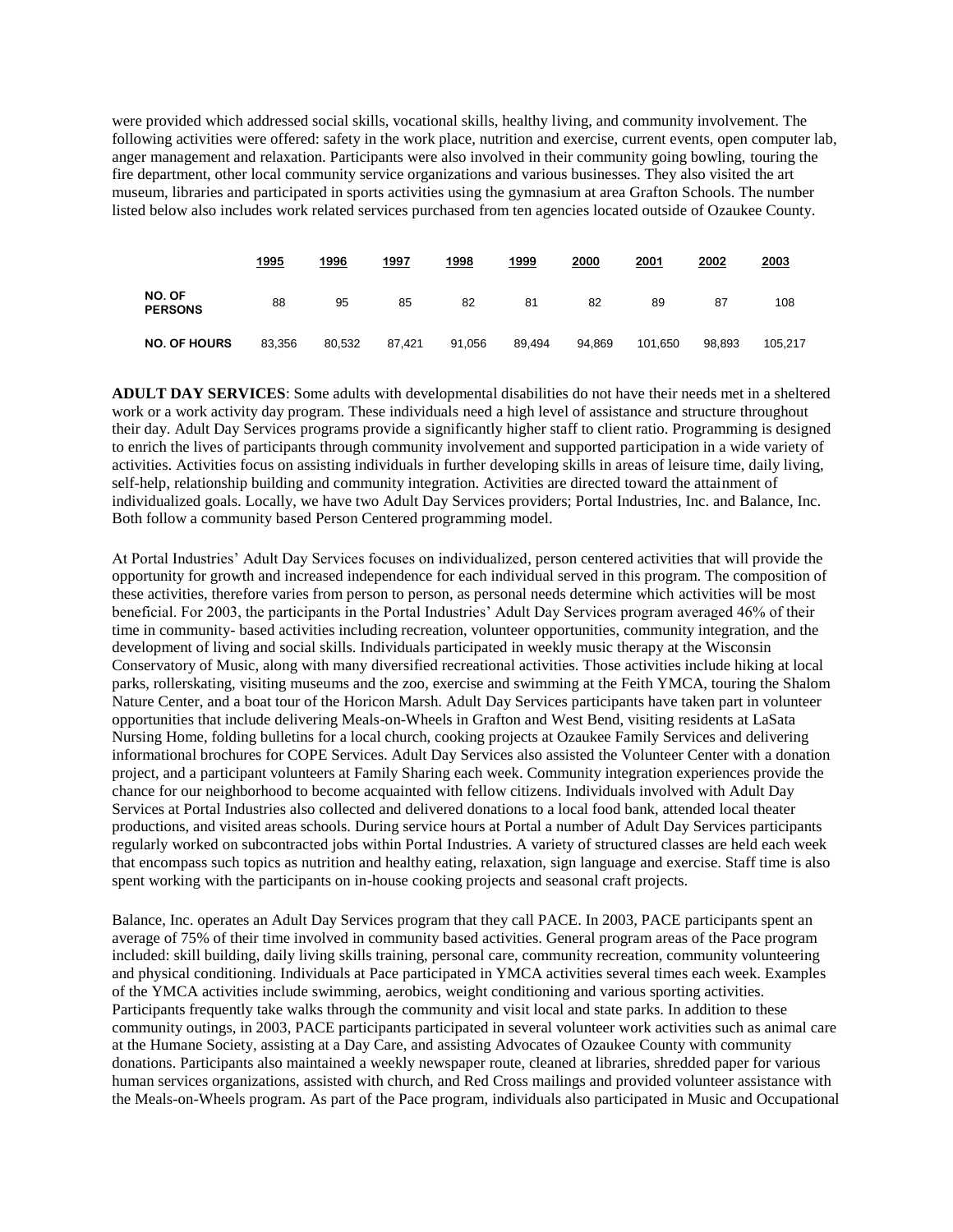Therapy, art and craft projects, lunch preparation activities, planned and shopped for their next day's lunch. Individuals at Pace had many opportunities to visit museums, the zoo, and various community festivals. In October, 2003 a waiting list for Adult Day Services began. The numbers listed below also include the Adult Day Services purchased for Ozaukee county residents elsewhere.

|                       | 1995   | 1996   | 1997   | 1998   | 1999   | 2000   | 2001   | 2002   | 2003   |
|-----------------------|--------|--------|--------|--------|--------|--------|--------|--------|--------|
| <b>NO. OF PERSONS</b> | 23     | 23     | 27     | 36     | 34     | 41     | 40     | 43     | 48     |
| <b>NO. OF HOURS</b>   | 26,576 | 27,888 | 31,248 | 35,309 | 39,357 | 45,391 | 49,584 | 52.098 | 51.941 |

**ADULT RECREATION/ALTERNATIVE ACTIVITY SERVICES**: Isolation and boredom frequently contribute to serious social and emotional problems for adults with developmental disabilities. People with these disabilities need opportunities for pleasurable and rewarding experiences. Aspects of disability, such as, limited mobility, communication, or cognition often prevent independent access to recreational opportunities. The Ozaukee County Department of Community Programs contracts with Portal Industries to coordinate and supervise a variety of recreational opportunities for persons with disabilities for their enjoyment and to encourage further development of community awareness, social skills and appropriate leisure skills and behaviors. The Portal Industries Recreational Specialist coordinates and plans a monthly calendar of activities and events for participants to experience. An average of 6 activities are offered each week. Participants attend an average of 4 activities each month. Typically these activities involve a group of 12 persons or less. In 2003, participants went to various festivals and fairs, shopping at local stores, dinners out at local restaurants, movies, sporting events, bowling, hiking, spectator sporting events (baseball, soccer, and hockey), music events (concerts, musicals), art activities (crafty corner, gift making, creative cooking) book club, dances, bingo and VSA classes (Very Special Arts: Music and Movement, and Sculpture). The quality of life is enhanced by these real-life experiences. Volunteers assist staff with the necessary program supervision.

|                       | 1995   | 1996   | 1997   | 1998   | 1999   | 2000   | 2001   | 2002   | 2003   |
|-----------------------|--------|--------|--------|--------|--------|--------|--------|--------|--------|
| <b>NO. OF PERSONS</b> | 129    | 128    | 133    | 141    | 148    | 152    | 148    | 154    | 150    |
| <b>NO. OF HOURS</b>   | 11.837 | 12.802 | 13.198 | 16.731 | 15.783 | 10.546 | 12.851 | 13.094 | 13.520 |

**TRANSPORTATION**: In a largely rural community many services are available to persons with developmental disabilities only if they are assisted in getting to them. The service providers included Portal Industries, Inc. and Balance, Inc. In 2003, door-to-door transportation is provided to the majority of individuals attending Portal Industries, Inc. and Balance, Inc. for their services. Portal's transportation operates with eight, 15 passenger vans, one mini van and one compact car. Portal Industries transportation service is provided on a fixed route basis throughout Ozaukee County and includes services to 10 individuals who require the use of a lift or wheelchair accessibility for safe transportation. The numbers listed below also include Transportation Services purchased for Ozaukee county residents elsewhere

|                       | 1995   | 1996   | 1997   | 1998   | 1999   | 2000   | 2001   | 2002   | 2003   |
|-----------------------|--------|--------|--------|--------|--------|--------|--------|--------|--------|
| <b>NO. OF PERSONS</b> | 94     | 95     | 98     | 114    | 121    | 125    | 125    | 129    | 145    |
| <b>NO. OF TRIPS</b>   | 30.938 | 29.632 | 32.397 | 35,704 | 36.914 | 39.028 | 40.334 | 42.142 | 44.664 |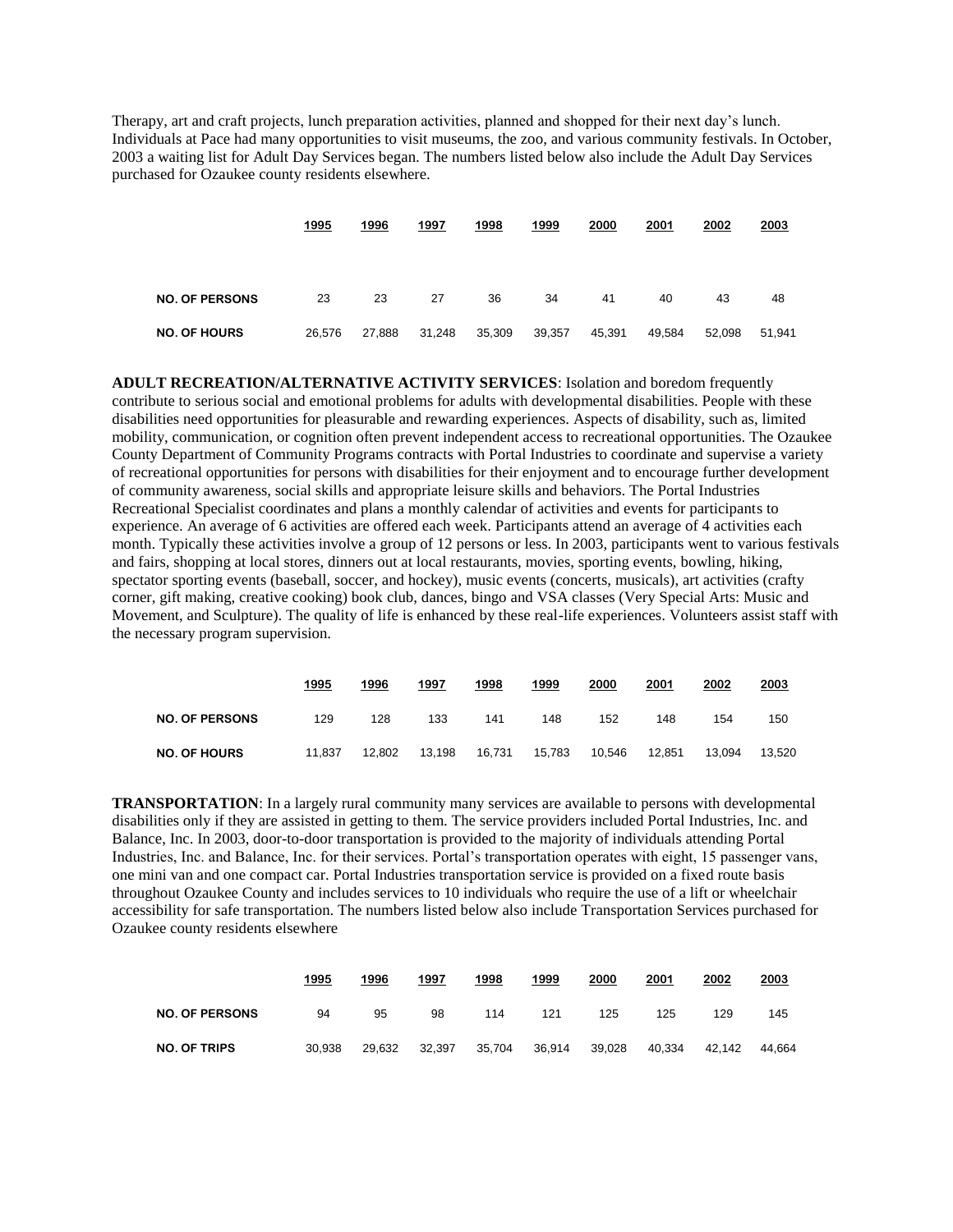**SPECIAL SUMMER RECREATION PROGRAM FOR CHILDREN**: Children with severe disabilities do not have the same opportunities for interesting activities that take other children out of the home during the summer. To bring enjoyment to the children and relief to their family, a four week afternoon program was developed 27 years ago. The Village of Grafton, the Grafton and Port Washington School Districts, and the Ozaukee County Association for Retarded Citizens, Inc. collaborate with the Department of Community Programs to make this program possible. The program is open to children ages 5 to 15. Once again we were fortunate enough to use the facilities at Wooview Elementary School, located in Grafton. The school gymnasium serves as the program's hub.

Cheryl Harp Belongia directed the program again and she planned a wide variety of activities and field trips. Christel Waldner also returned as the Assistant Director. Both women's creativity, hard work, and commitment made the 2003 program a marvelous success. One to Two days each week the group traveled by bus to the Thomas Jefferson Middle School Aquatic Center in Port Washington for swimming. The recreation program activities included a variety of music related activities, free play, art activities, games, etc. Three days per week were designated as field trips days and the group visited a variety of places, including: Regatta Lanes for bumper bowling, Festa Italiana, Privates Cove Outdoor Pool, Ranch Mini Golf, Betty Brinn Children's Museum, the Jelly Belly Factory, Above and Beyond Children's Museum, Kohler Terry-Andrae State Park and Beach, the Spinning Top Museum, the Grafton Aquatic Center, Fun World and Cool Waters Park.

Enrollment in this program is limited to twenty-one children to assure that the program will remain manageable and safe for the participants. However, this limitation means that not all eligible children can be served. Family fees and contributions from some municipal recreation departments are collected to assist with a portion of the program's expenses.

|                        | 1995 | 1996 | 1997 | 1998  | 1999  | 2000  | 2001  | 2002  | 2003  |
|------------------------|------|------|------|-------|-------|-------|-------|-------|-------|
| <b>NO. OF CHILDREN</b> | 13   | 16   | 16   | 25    | 21    | 21    | 21    | 21    | 21    |
| <b>NO. OF HOURS</b>    | 634  | 882  | 895  | 1.425 | 1.202 | 1.207 | 1.150 | 1.160 | 1.152 |

\*\*\*\***In August**, families of participants were requested to complete a questionnaire to tell us about their experience with our 2003 Special Summer Recreation Program. There was a 62% response rate. The following are representative of the responses received.

#### Items on Questionnaire Responses

a.) Overall, the services our child received through the Summer Recreation

Program were: (Excellent, Very Good, Good, Fair, or Unsatisfactory 62% said Excellent

38%said Very Good b.) The Summer Recreation Program helped to minimize the stress of raising

our child this summer. 100% Agreement

c.) My child enjoyed the swimming activities and the majority of field trips

offered through the Summer Recreation Program. 92% Agreement

d.) The staff and volunteers of the Summer Recreation Program worked well

with my child. 100%Agreement

e.) My family received ongoing and meaningful communication about our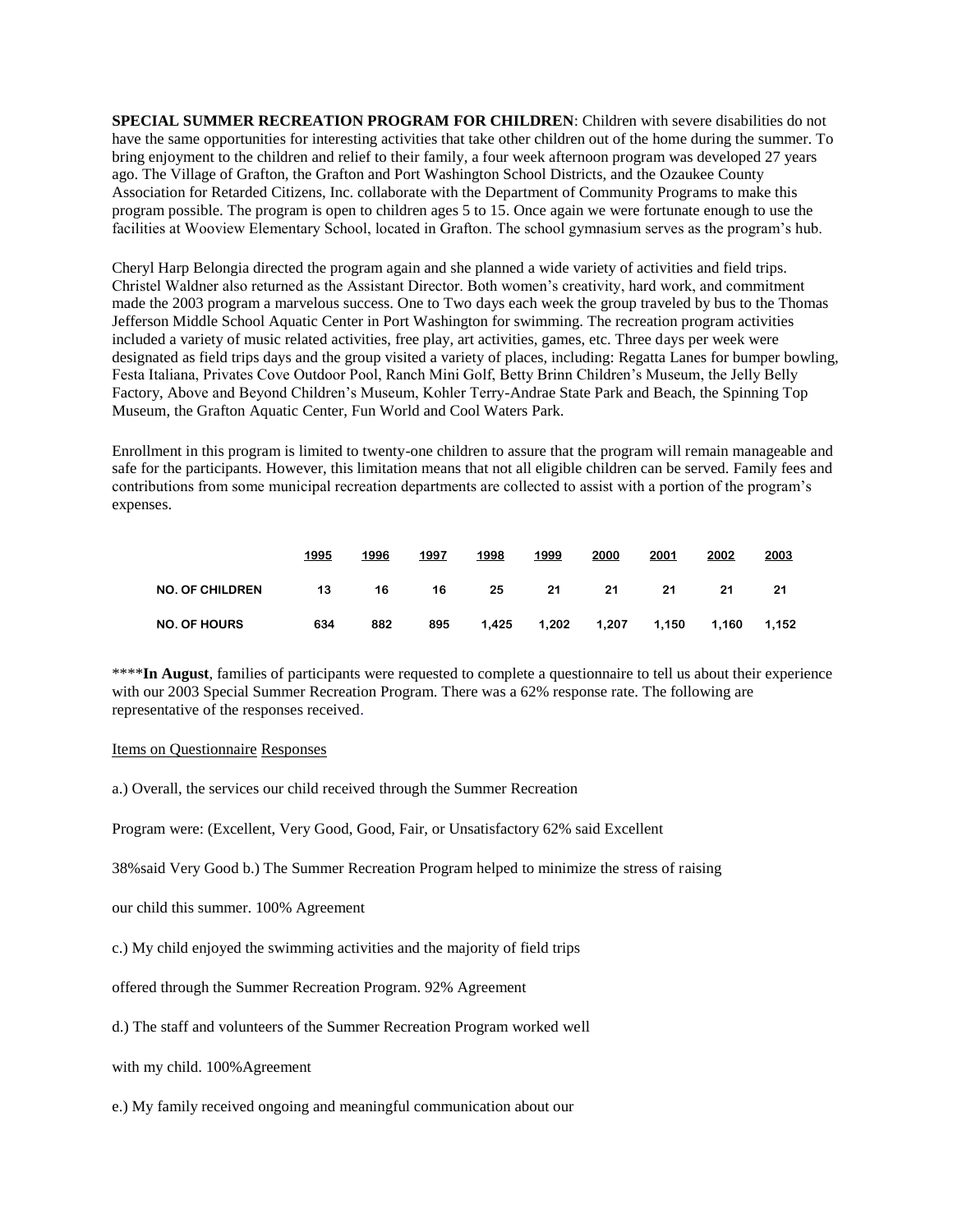child's involvement in the program. 92% Agreement

The transportation provided for field trips was adequate for my child's needs. 100% Agreement

The number of people assigned to work with the children in the program

appeared to be adequate. 100% Agreement

**STATE INSTITUTIONAL CARE:** As late as the 1960's, the only public assistance available to families with a severely disabled child was to remove this child from the family home and place him or her in a state institution. These state institutions, then known as the "Wisconsin Colonies and Training Schools", provided poor and often impersonal care at a relatively high cost. Typically these placements were expected to be for the lifetime of the person.

The Ozaukee County residents currently residing within state institutions have been placed there because of extreme medical problems or significant behavioral challenges. The Federal/State Medical Assistance Program, known as Title XIX, pays for the care given to Ozaukee County residents at the Wisconsin Centers for the Developmentally Disabled. In 2003, the cost of care at these centers averaged \$511.00 per day, per person. The Federal government regularly reviews the utilization of its funding for developmentally disabled persons. Over the years, the standards for funding these placements have become more strict and as a result, it is sometimes determined that people no longer meet the level of care required for Title XIX to pay for their care at the state centers. Therefore, counties have had to relocate many persons to residential programs developed in their home communities or elsewhere in the state. Admissions to the state Centers today can only occur under very unusual circumstances and are almost impossible.

The State has implemented a Medical Assistance waiver program titled the "Community Integration Program" (CIP) to assist counties with the cost of community relocations. The CIP 1A program provides Medical Assistance (Title XIX) reimbursement when counties relocate persons from the state Centers to appropriate community placements. In 2003, Ozaukee County had 17 persons residing in community placements with funding from this program. Another program, CIP 1B, provides full or partial reimbursement to counties for the diversion of persons into community placements rather than admitting them to the State Centers for the Developmentally Disabled or some other Intermediate Care Facility for the Mentally Retarded (ICF-MR). The State has allocated a very limited number of CIP 1B State Matched diversion slots to each county. Ozaukee County served 13 people with this funding this year. This CIP 1B funding for additional persons now requires the use of county funds to match a percentage of the Federal funds received.

Whenever possible we utilize COP funding to provide the required local match. By the end of 2003, the total number of people served through the CIP program increased to 148. The CIP program has resulted in a substantial amount of additional funding for developmental disabilities services. We also received funding to serve two people through the Brain Injury Waiver (BIW) program. These services are very expensive and this funding has been very important.

Moving some people from State institutions and Intermediate Care Facilities for the Mentally Retarded is necessary to avoid losing all Federal assistance for the cost of their care. State institutions and ICF-MRs are considered to be the most restrictive alternatives in the array of residential services. It is law that people who are protectively placed by the Court must reside in the least restrictive environment. The law also requires that these persons must be given the opportunity for a full due process hearing every year to contest their living arrangement, if they or their guardians choose. As a result of these hearings, known as "Watts Reviews", the courts are ordering counties to immediately begin to relocate some persons to a less restrictive community environment such as a Community Based Residential Facility, Adult Family Care Home or Supervised Apartment Program. Residential, day programs and supportive resources for persons with developmental disabilities are not readily available. Finding a sufficient number of quality direct care staff continues to be an on-going challenge for all of our service providers. An essential component of the relocation of people living in institutions with severe disabilities is the development of new community resources. The process of developing these needed resources for the care of each person is very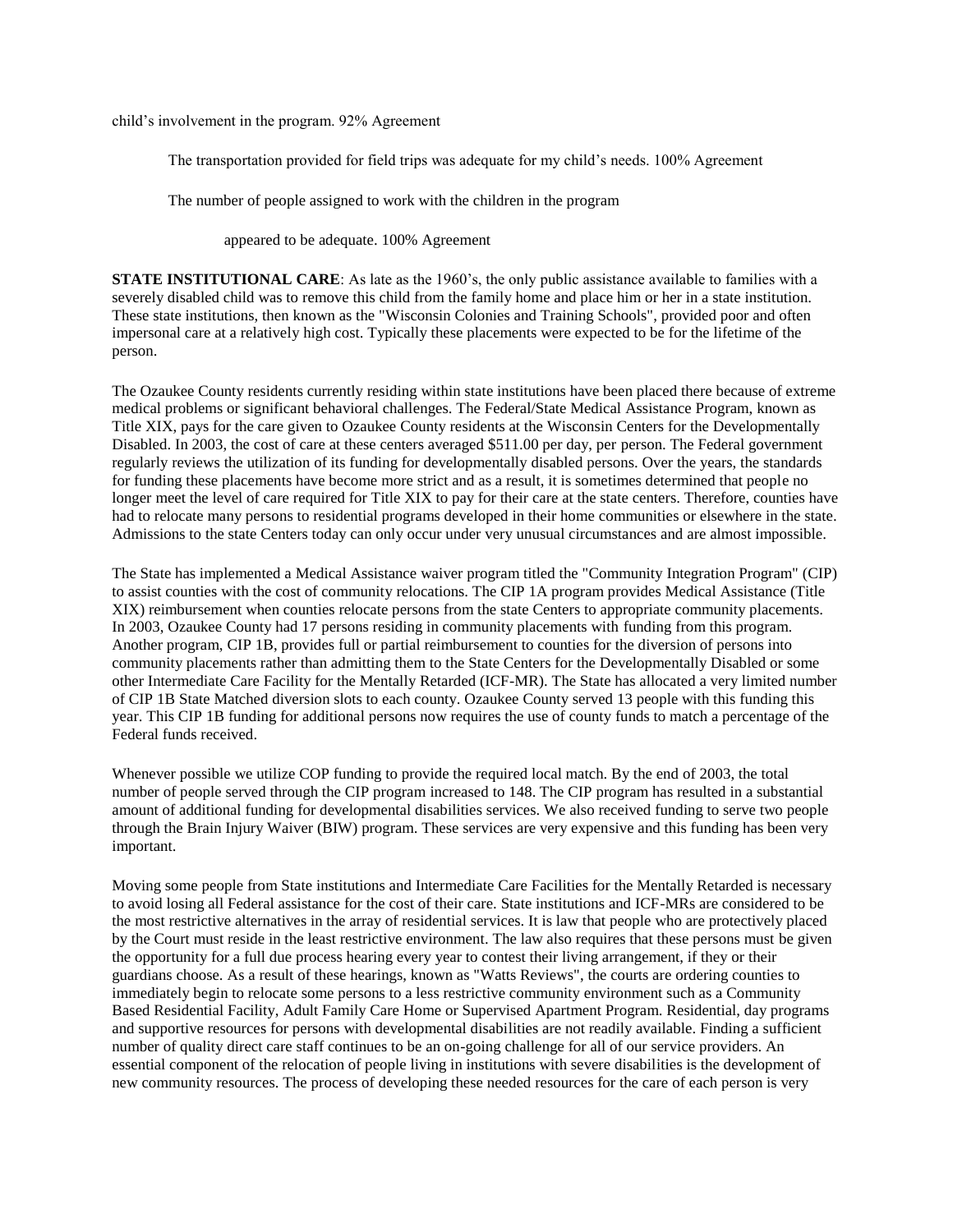individualized and must be repeated whenever the service provider chooses to withdraw from this responsibility. The level of staff support needed to maintain these community placements is intensive.

The numbers below include long term care recipients living at the Central and Southern Wisconsin Centers for the Developmentally Disabled. At the end of December there were seven people receiving long term care at the state Centers for the Developmentally Disabled.

|                         | 1995  | 1996  | 1997  | 1998  | 1999  | 2000  | 2001  | 2002  | 2003  |
|-------------------------|-------|-------|-------|-------|-------|-------|-------|-------|-------|
| <b>NO. OF RESIDENTS</b> | 13    | 13    | 11    | 10    | 9     | 9     | 9     | 9     | 9     |
| <b>NO. OF DAYS</b>      | 4,715 | 4,239 | 3,804 | 3,604 | 2,997 | 3,360 | 3,267 | 3,269 | 2,181 |

Waiting lists for some services to persons with developmental disabilities continued. We experienced similar numbers of people waiting for most of the program areas as the previous year. However there were 41 people waiting for developmental disabilities Residential Services in December, 2003 compared to 35 people waiting for developmental disabilities Residential Services last year. Last year we did not have a Adult Day Services Waiting List either. At the end of December, 2003 19 people were waiting for Family Support Programs services, 120 for services through the Community Options Program, and 8 for Supported Employment Assessment Services.

In 2003, we provided information and referral services to 377 people. Case Management services were provided to **538** people through the developmental disabilities program. Alternate care services were provided to 92 people (unduplicated count).

In the near future, we face the challenge of meeting the residential service needs of many people who are still living with their parents who are in their 60's or older. (We know of thirty-five individuals who are residing with caregivers over the age of 70). We expect that we will be seeing an increase in the number of people in this situation.

People with developmental disabilities are aging, as is the general population. Researchers have discovered the onset of age related conditions for people with developmental disabilities may occur earlier for certain conditions such as Down's Syndrome. It is estimated that the number of adults with developmental disabilities age 60 and older will double by the year 2030. Currently, our service providers are seeing a substantial increase in the number of people with significant health needs and medical conditions related to aging. These factors present numerous residential and support service challenges for us both now and in the future.

Many of the developmental disabilities programs we administer require a case management commitment in order to earn the revenue for them. These include: the Community Integration Programs (CIP 1A, CIP 1B), the Brain Injury Waiver Program (BIW), the Community Options Program (COP), the Family Support Program (FSP), the Birth to Three Program, and Medical Assistance Case Management benefit payments. Each of these programs has a different set of regulations for which we are audited.

Although, the client caseload sizes are extremely high, cases are increasingly more complex and the work demands are tremendous; the Developmental Disabilities Case Managers are doing an excellent job and are dedicated professionals. They remain committed to stretching the available resources as far as possible. The Developmental Disabilities Case Managers are responsible for generating over 3.7 million dollars in revenue in 2003, from the Medical Assistance Community Integration Program and Brain Injury Waiver Programs. It is evident from the extremely positive responses we received to all of our 2003 Consumer Satisfaction Surveys that the consumers and families continue to be pleased with the services that we provide. I am extremely proud of the quality of our developmental disabilities case management staff. They deserve the recognition for the approval of the developmental disabilities consumers and their families.